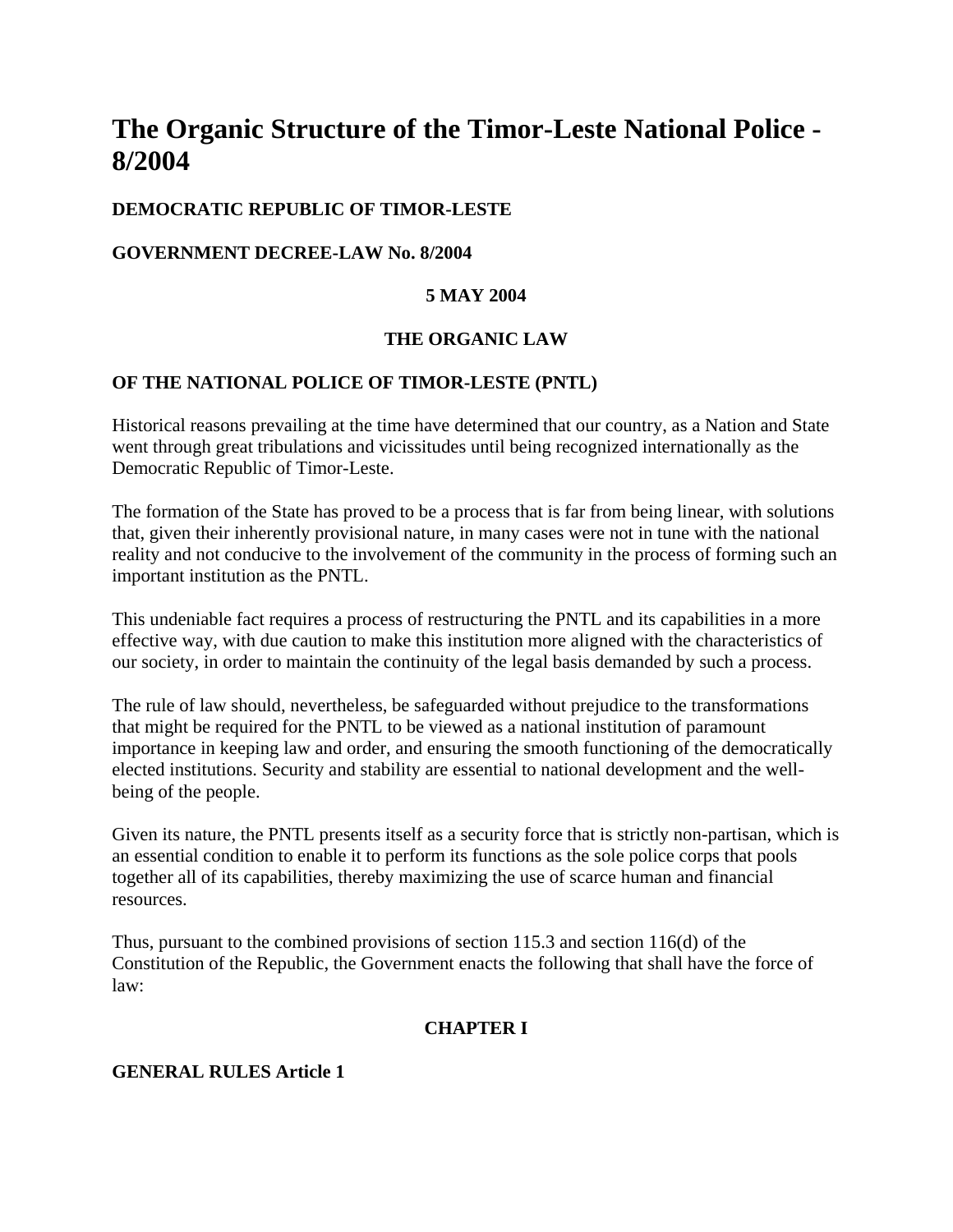# **Nature of the PNTL**

1. The National Police of Timor-Leste (PNTL) is the security force that has the mission to defend the democratic legality, to guarantee the people's safety and welfare and to safeguard the citizens' rights, under the terms established by the Constitution and the Law.

2. The PNTL is a security force, strictly non-partisan, whose motto is to uphold law and order.

3. The PNTL is subordinate to the Ministry of the Interior and it has the same organisation throughout the national territory.

4. The PNTL shall be organized hierarchically at all levels of its structure, making however a distinction between police functions and general functions of public administration, obeying the command hierarchy and the general rules of the public administration.

## **Article 2**

#### **Competencies**

1. In situations of institutional normality, the competencies of the PNTL are those that arise from internal security legislation and in exceptional situations are those that arise from legislation on national defence, state of siege and state of emergency.

2. Within the framework of internal security policy and without prejudice to the legal responsibilities of other entities, the fundamental goals of the PNTL are:

(a) to guarantee the maintenance of public order, security and peace;

(b) to promote conditions to assure the normal operation of the democratic institutions and the exercise of the rights and the fundamental freedoms of citizens;

(c) to prevent crime and the occurrence of actions contrary to the law and regulations;

(d) to combat organized crime and terrorism, in coordination with all other forces and security services;

(e) to perform the functions set out in the law in regard to the penal process and collect information about crime occurrences, to impede crime consequences and pursue the perpetrators of crime;

(f) to collect, process and disseminate information relevant to the prevention and combat of crime;

(g) to operate the national office of INTERPOL;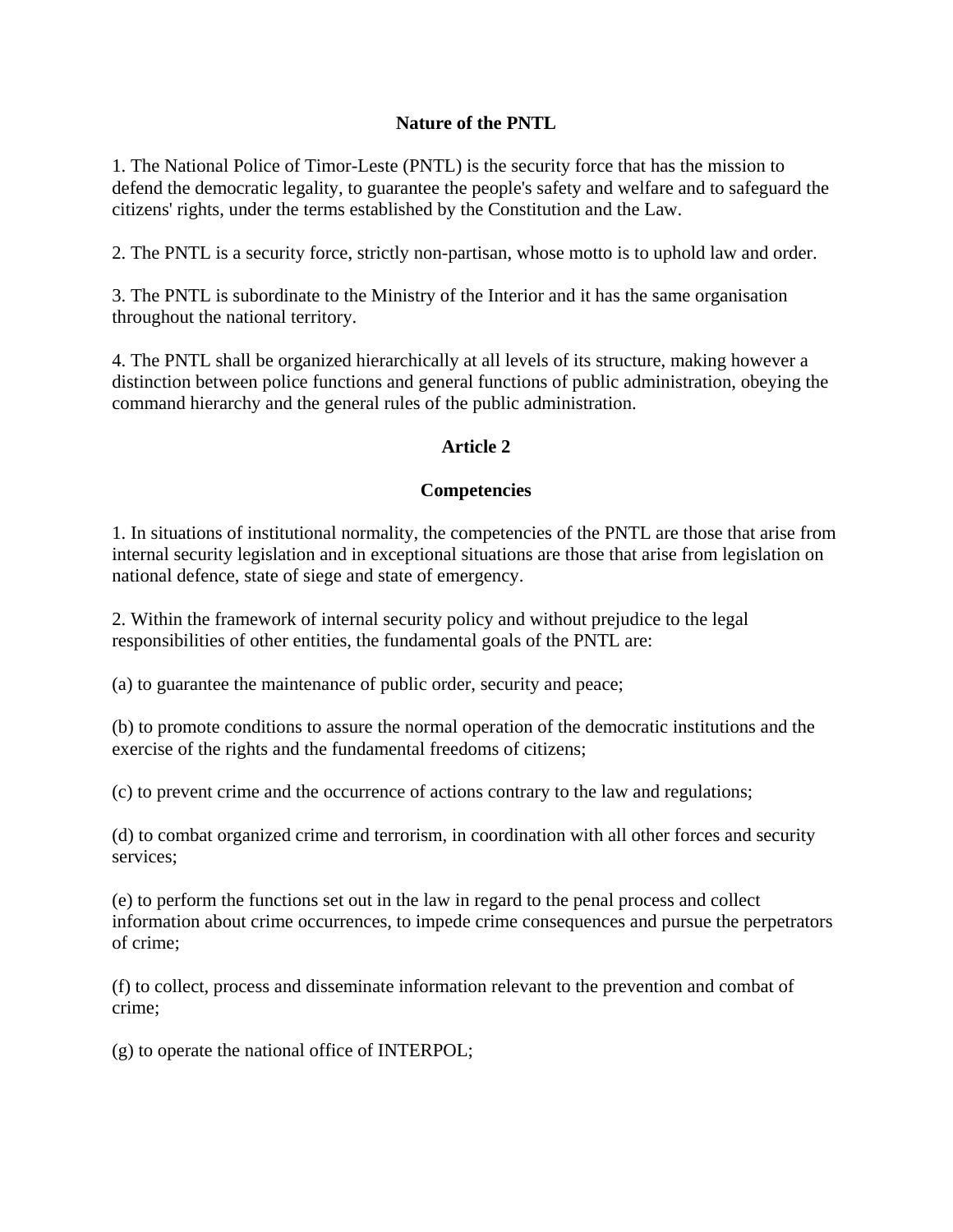(h) to guarantee the surveillance of the borders by controlling the movement of people and goods in consultation with other relevant agencies;

(i) to ensure compliance with the procedures for the entry, stay, exit and expulsion of foreigners from the national territory;

(j) to ensure road safety by planning, monitoring and directing traffic;

(k) to ensure security at sporting or similar events;

(1) to participate in port and marine security, under the terms defined by law;

(m) to render help to members of the public and assist victims of accidents;

(n) to participate in international missions, under the terms defined by the Government;

(o) to contribute to the training of and information to citizens in security-related matters;

(p) to participate in the presentation of State honours;

(q) to collaborate with and support the State Security Service in the prevention and combating of subversive actions against the institutionally established order and the democratically elected organs;

(r) to collaborate with and assist FALINTIL-FDTL in the defence of the national sovereignty and territorial integrity;

(s) to fulfil all the other responsibilities as determined by law.

3. It is the exclusive responsibility of the PNTL, in the whole national territory to control the manufacture, storage, sale, use and transport of weapons, ammunition and explosive substances and other similar products that do not belong to the Armed Forces or other security forces recognized by law.

4. It is the responsibility of the PNTL to guarantee the personal security of the members of the organs of sovereignty and state officials, national or foreign, as well as other citizens reasonably considered to be under a situation of threat.

# **Article 3**

# **Police Measures**

1. Within the scope of its responsibilities, the tasks of the PNTL shall include the use of police measures established by law and applicable under the terms of the Constitution, as follows: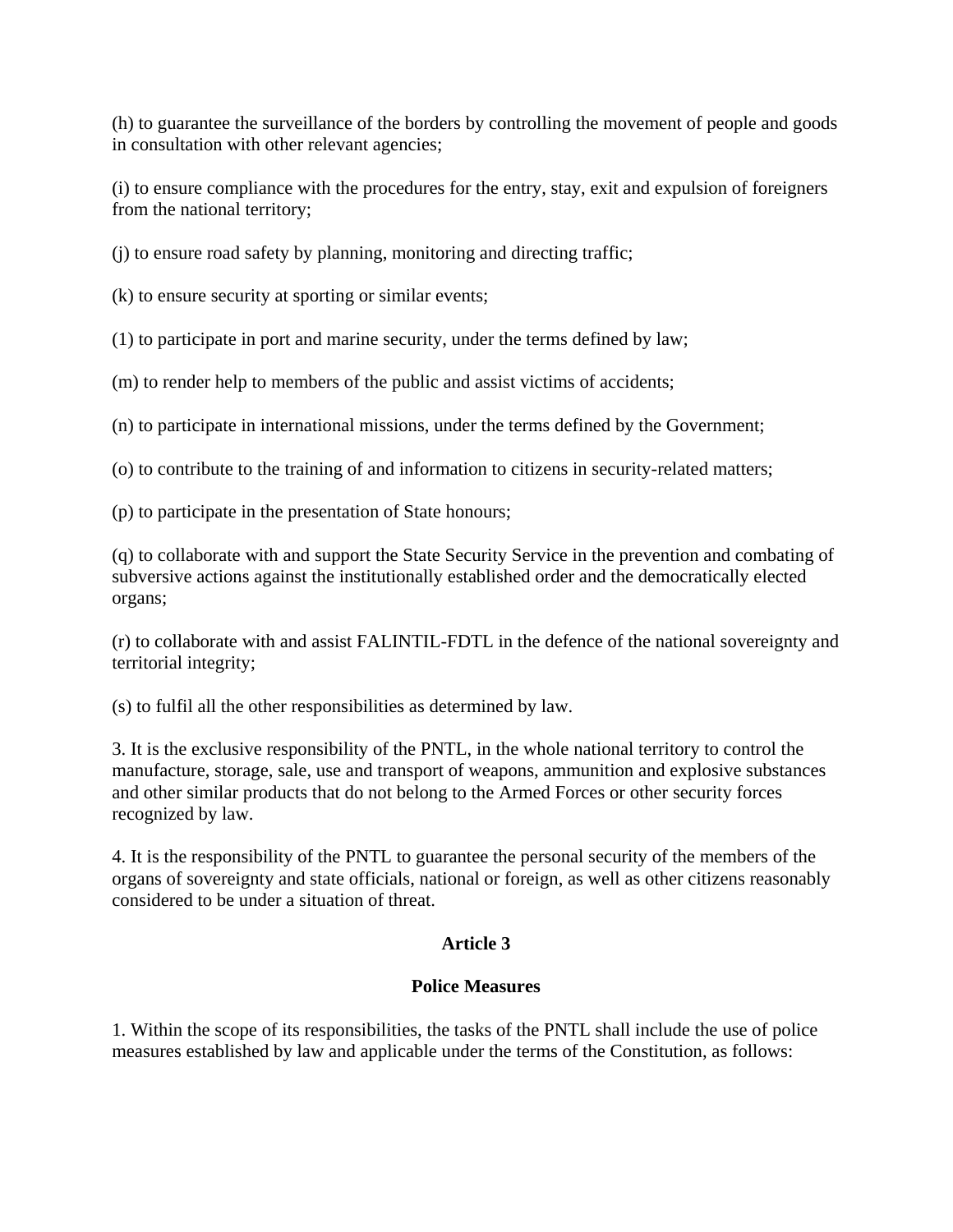(a) demand identification of any person in a public place or who has been the subject of police surveillance;

(b) surveillance of people, buildings and establishments for defined periods of time;

(c) temporary apprehension of weapons, ammunition and explosives;

(d) deny entrance authorization for undesirable foreigners or foreigners without documents;

(e) initiate the process of expulsion of foreigners.

(f) temporary closure of armouries, depots or factories involved with armaments, explosives or related components;

(g) revoke or suspend authorizations issued to the owners of the establishments referred to in the previous paragraph;

(h) temporary closure of establishments used for the sale of weapons or explosives.

2. The measures foreseen in the paragraphs f), g) and h) of the previous subarticle shall be immediately communicated to the competent court in order to be validated, under risk of penalty of nullity.

## **Article 4**

## **Use of weapons**

1. When performing their competencies, members of the PNTL are entitled to use and carry a weapon of any nature, without having a license or authorization. However, if such weapon is the personal property of a member of the PNTL, then the use and carriage of such weapon must be declared.

2. The previous subarticle shall not apply to those personnel who are subject to compulsory retirement as a disciplinary penalty.

## **Article 5**

## **Legitimate use of force**

1. In the case of disturbance of public order and peace, the use of force is authorized, and where this is insufficient, other means can be used to overcome illegitimate resistance against members of the PNTL, in the performance of their duties.

2. The coercive means will only be able to be used in the following cases:

(a) to repel an immediate and unlawful aggression in self defence or in defence of other people;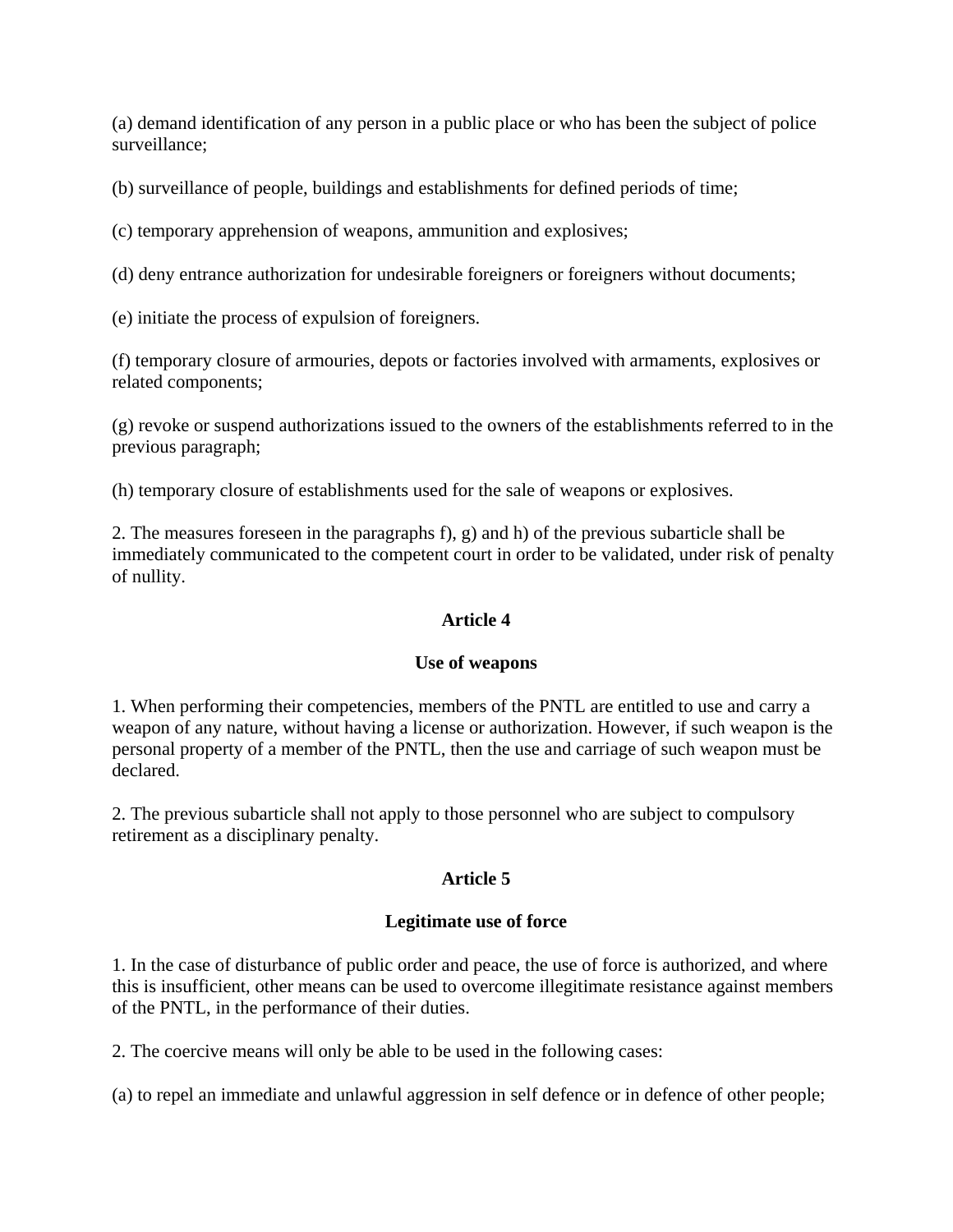(b) after the use of all means to overcome resistance to the performance of their functions and after having given an explicit warning.

3. The PNTL cannot impose restrictions or use coercive means other than those that are strictly necessary.

- 4. The PNTL can use weapons of any model and calibre.
- 5. The use of firearms shall be regulated by specific order.

## **Article 6**

#### **Police hierarchy and divisions**

1. Within the sphere of its legal competence, the police hierarchy includes officials performing police functions within the command structure, namely:

- (a) the General Commander of the PNTL and his or her Deputies;
- (b) the Commander of Operations and his or her Deputy;
- (c) the PNTL District Commanders;
- (d) the Commander of the Rapid Intervention Unit;
- (e) the Commander of the Border Patrol Unit;
- (f) the Commander of the Reserve Police Unit;
- g) the Commander of the Criminal Investigation Unit;
- (h) the Commander of the Marine Police Unit;
- (i) the Commander of the Traffic and Road Safety Unit;
- (j) the Commander of the Community Protection Unit;
- (k) the Commander of the VIP Protection Unit;
- (l) the Director of Migration;
- (m) the Director of the PNTL Intelligence Service;
- (n) the Director of the Police Academy.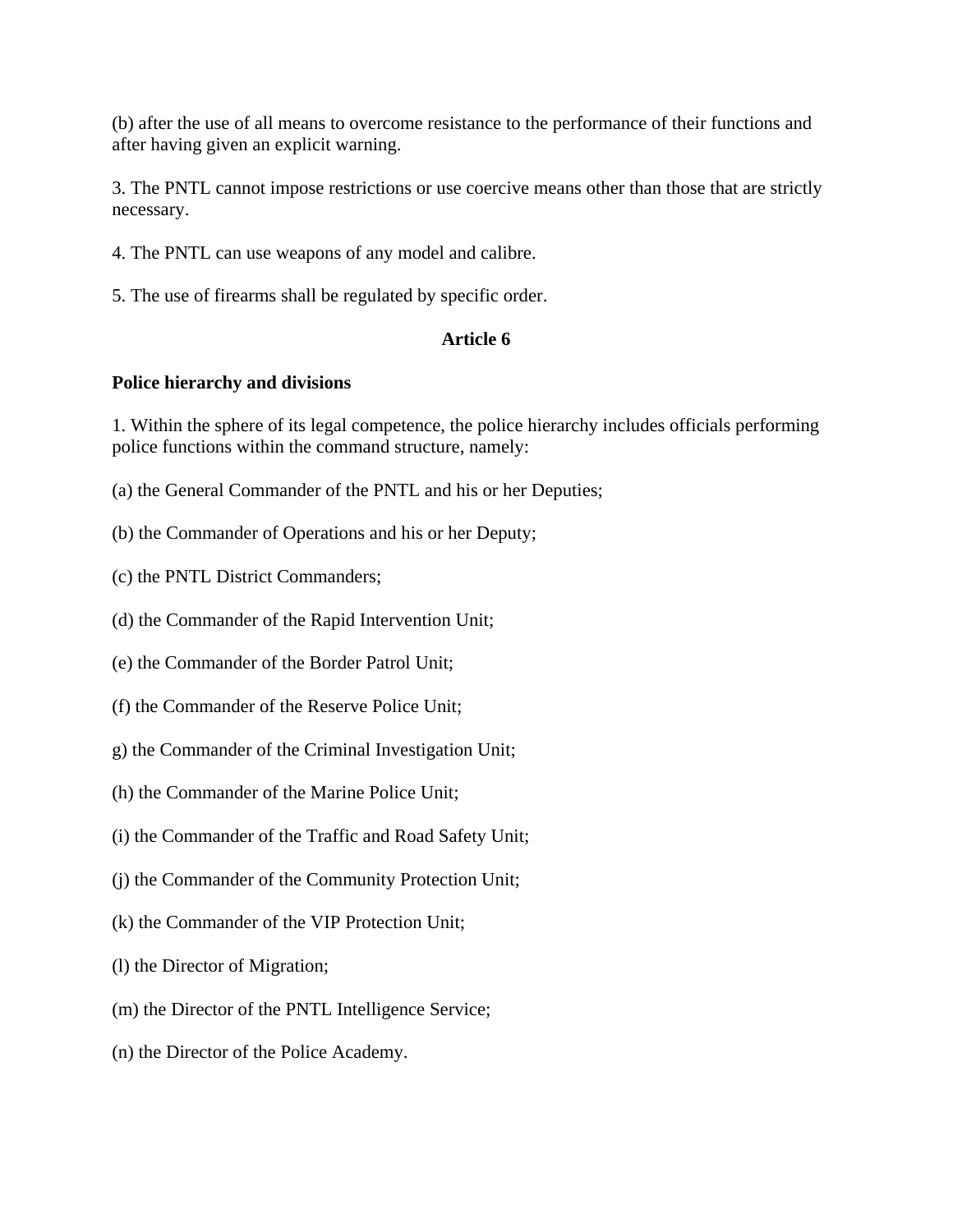2. Without prejudice to subarticle 1 above, law enforcement and criminal investigation officials include all members of the PNTL performing police functions.

3. As a criminal investigation organ, the PNTL shall act under the direction of the competent judicial authority in accordance with the penal procedural norms.

4. The functional dependence referred to in the previous subarticle takes place subject to the hierarchical organization of the PNTL.

## **Article 7**

## **Duty to attend**

A person, who is notified or summoned by the PNTL, has the obligation of attending at the date, time and place designated under risk of penalty of discipline and criminal responsibility under the terms of the law.

# **Article 8**

## **Rules of procedure**

1. Organizational and administrative procedures adopted by the PNTL that do not affect the rights of a citizens or are not regulated by a specific statute may be dealt with by Rules of Procedure.

2. Rules of Procedure are rules of obligatory execution for all PNTL employees and agents and shall follow the described items in Annex I to this Decree-Law, which is an integral part hereof.

## **Chapter II Organic Structure**

# **Section I**

# **PNTL General Command**

# **Article 9**

## **PNTL Structure**

1. The PNTL shall be structured in accordance with the administrative divisions of the country and shall comprise:

(a) the General Command;

(b) the Superior Police Council;

(c) the district and local commands of the PNTL.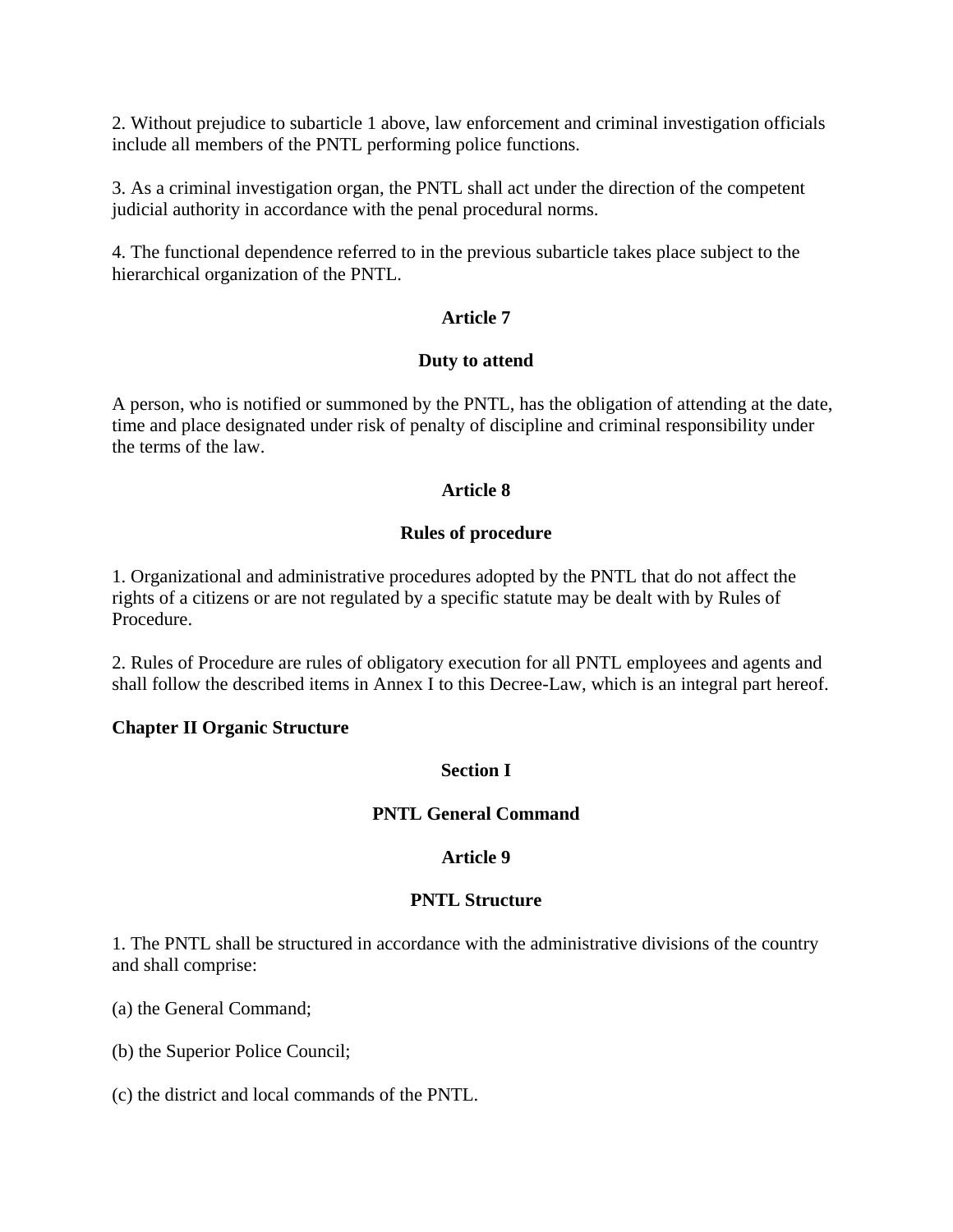- 2. The General Command is organized in two main areas being Operations and Support.
- 3. Each PNTL division level is headed by a commander of appropriate rank.

## **Article 10**

## **The General Command**

1. The general command is located in the capital of the country and it comprises:

(a) the General Commander and deputies;

(b) the Professional Ethics Office

(c) the National Command of Operations;

(d) the National Directorate of Administration;

2. The PNTL General Commander and his Deputies shall have their own support office constituted by a chief of staff, secretaries and administrative assistants, in such numbers as are necessary to conduct their tasks.

3. The Deputy General Commanders shall, ex-officio, be in charge of the National

Command of Operations and the National Directorate of Administration.

# **Article 11**

# **General Commander**

1. The General Commander of the PNTL shall have the competency to conduct, coordinate, manage, control and supervise all of the organs, commands and services of the PNTL, as an institution subordinate to the Ministry of the Interior.

2. Additional responsibilities of the General Commander shall include the following:

(a) to represent the PNTL;

(b) to preside over the Superior Police Council;

(c) to ensure the execution of all of the activities related to the organization, its means and capabilities, operations, instructions and the technical, logistical and administrative services of the PNTL;

(d) to assign or reassign personnel in police and civilian functions, according to the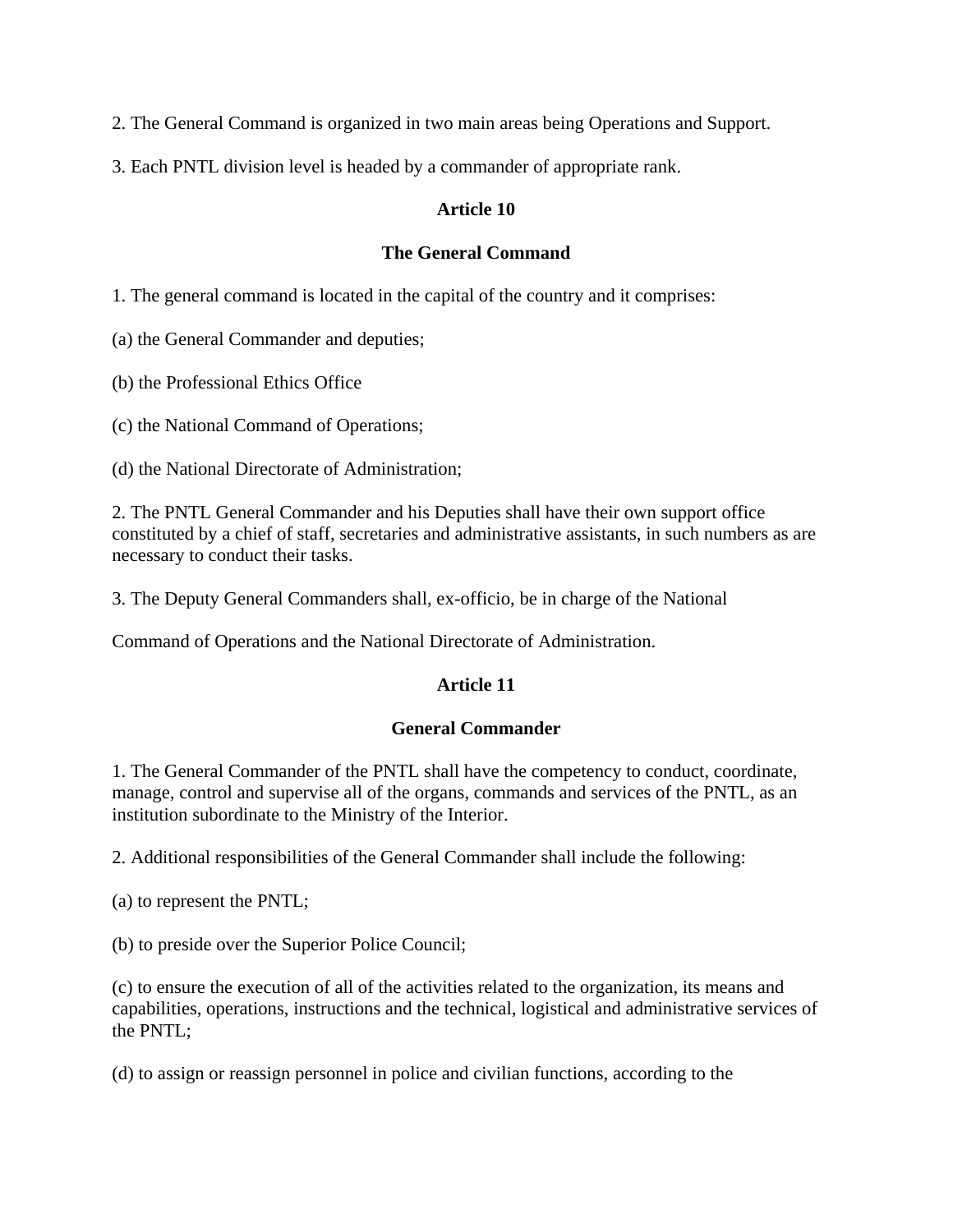PNTL needs and regulations;

(e) to use disciplinary power in accordance with the PNTL disciplinary regulation;

(f) to order the carrying out of inspections, inquiries and investigations into the organs and services of the PNTL;

(g) to grant licenses for the use and carriage of weapons, as well as the issuance of weapon registration documents, under the terms established by law;

(h) to execute the orders issued by the Minister of the Interior;

(i) to exercise the competencies delegated by the Minister of the Interior.

## **Article 12**

## **General Commander Deputies**

1. The PNTL General Commander is assisted by two deputy commanders, one of whom is in charge of operations and information, and the other in charge of administration, finance and human resources.

2. In case of absence or inability to act, the PNTL General Commander shall be replaced by his Deputy for Operations and Information.

# **Article 13**

# **The Professional Ethics Office**

1. The Professional Ethics Office shall work under the PNTL General Commander. The office is in charge of inquiries, investigations and disciplinary processes as determined by the PNTL General Commander.

2. The Professional Ethics Office is headed by a senior PNTL officer.

3. The conduct of inquiries and investigations may also be ordered by the Minister of the

Interior.

4. The results of the inquiries and investigations shall be sent to the Minister of the

Interior who shall decide the most appropriate measures to be taken.

# **Article 14**

# **National Command of Operations**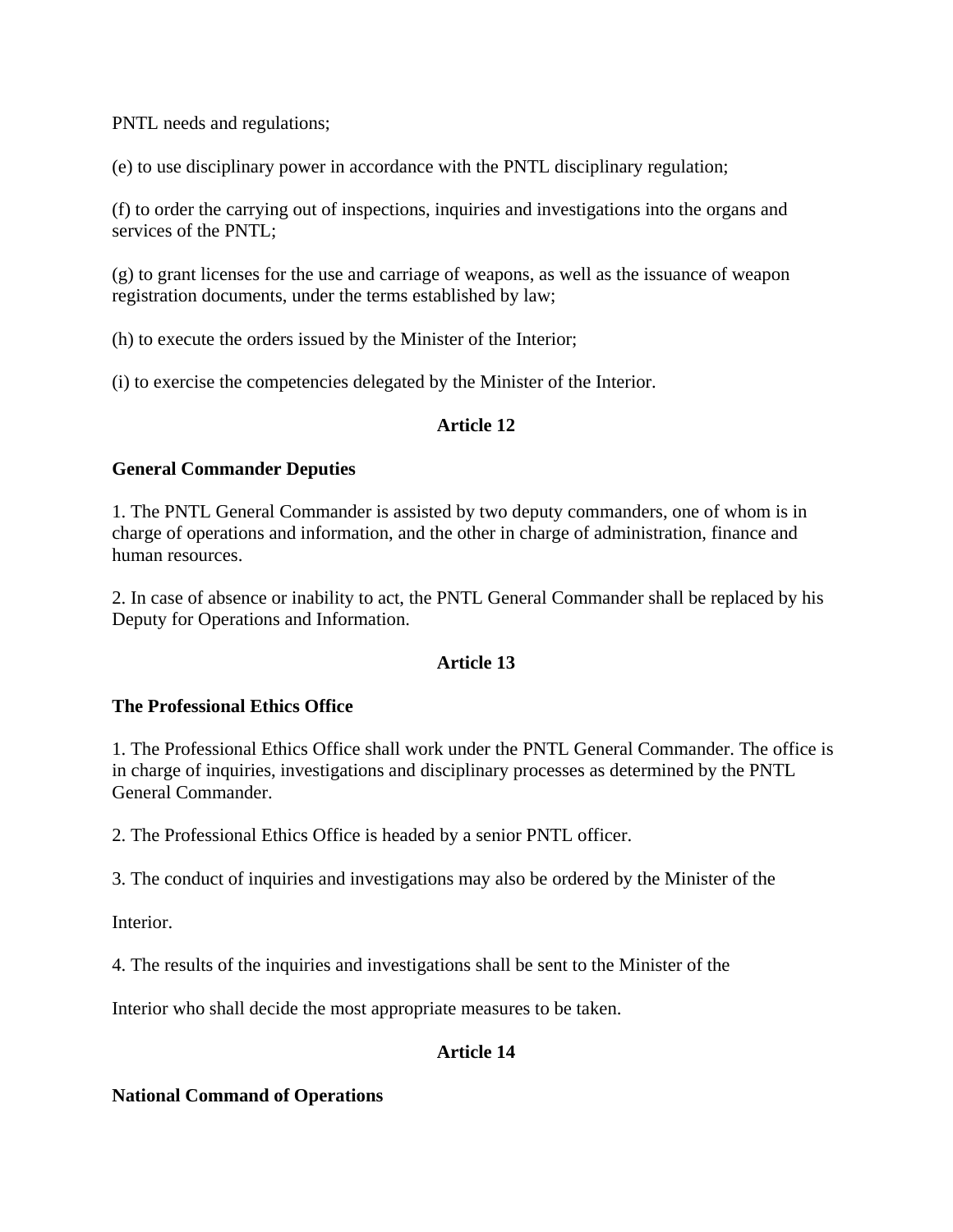1. The National Command of Operations is the structure of the General Command with competence to decide on and carry out public security-related actions. It also carries out actions related to the operation and deployment of the PNTL commands and operational units, as well as the development and maintenance of the police information collection and processing system.

2. The National Command of Operations comprises the following units and services:

- (a) Community Protection;
- (b) Criminal Investigation;
- (c) Traffic and Road safety;
- (d) Marine Security;
- (e) Information;
- (f) Migration;
- (g) VIP Security Unit;
- (h) Special Units.
- 3. The Special Units are quartered reserve forces constituted of:
- (a) Rapid Intervention Unit;
- (b) Border Patrol Unit;
- (c) PNTL Reserve Unit.

4. The district and local commands are under operational subordination to the National Command of Operations, without prejudice to the specific competencies of the PNTL General Commander.

# **Article 15**

# **Community Protection Unit**

The Community Protection Unit constitutes part of the general contingent and has the following specific missions:

(a) to publicize the role and mission of the PNTL to the community;

(b) to keep public peace and order in collaboration with the community structures and the local population;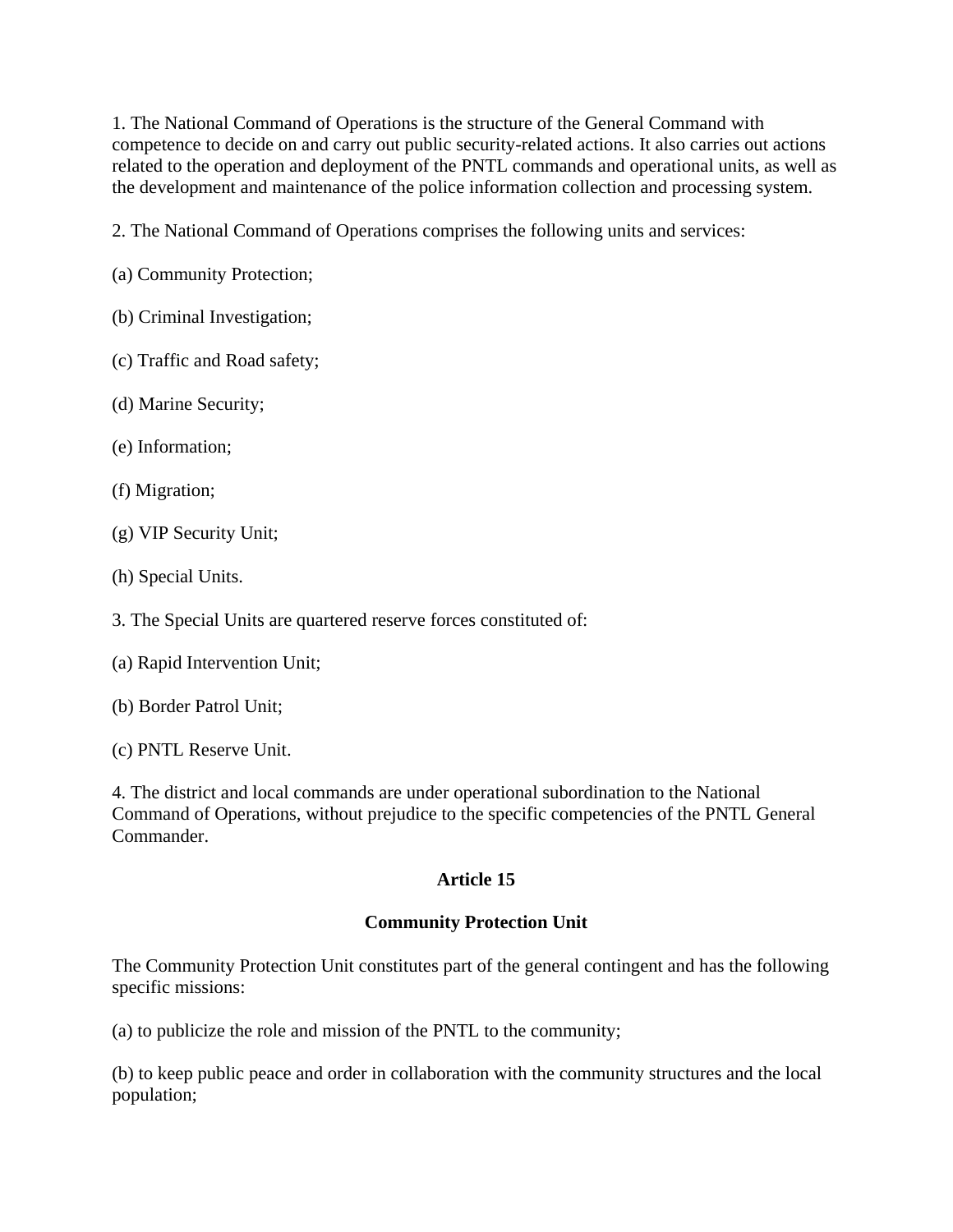(c) to prevent occurrence of crimes, transgressions and other actions contrary to the Law;

(d) to protect public assets and buildings and places of strategic importance;

(e) to conduct investigations into crime-related activity;

(f) to protect embassies, consulates and other places covered by international conventions;

(g) to control the execution of the legal provisions regarding the use, load, transport and storage of firearms, ammunition, explosives, chemical substances, poisonous and others that could be dangerous to the public;

(h) to ensure compliance with legal dispositions that govern public meetings performances;

(i) to perform any other tasks falling within the scope of its mission.

## **Article 16**

## **Criminal Investigation Unit**

1. The Criminal Investigation Unit has the specific mission to prevent and combat crime, and its mission includes:

(a) to investigate and conduct preparatory procedures related to the commission of ordinary offences;

(b) to investigate and conduct preparatory procedures or collaborate in activities related to other offences as required or delegated by the competent instructing entity;

(c) to conduct surveillance on suspicious individuals, as well as to watch and control suspicious activities in places favourable to the preparation or execution of crimes or that serve as a hiding place for criminals or are favourable to the use of proceeds of crime.

(d) to perform any other tasks falling within the scope of its mission.

2. The Criminal Investigation Unit shall have full access to houses and enclosures of shows, in the port areas, in ships moored or anchored in territorial waters of the Democratic Republic of the Timor-Leste, in the airports and in the aircraft parked in national territory, in the headquarters of associations and generally in every place that is used to conduct public meetings or where the public's access is allowed by payment of a fee or ticket presentation, which is open to the public to purchase.

3. Police authorities and agents may, while conducting criminal investigation activities, enter, without the need for any formalities, commercial, industrial, prison or social assistance establishments, including hotels, boarding houses, warehouses, public offices or any other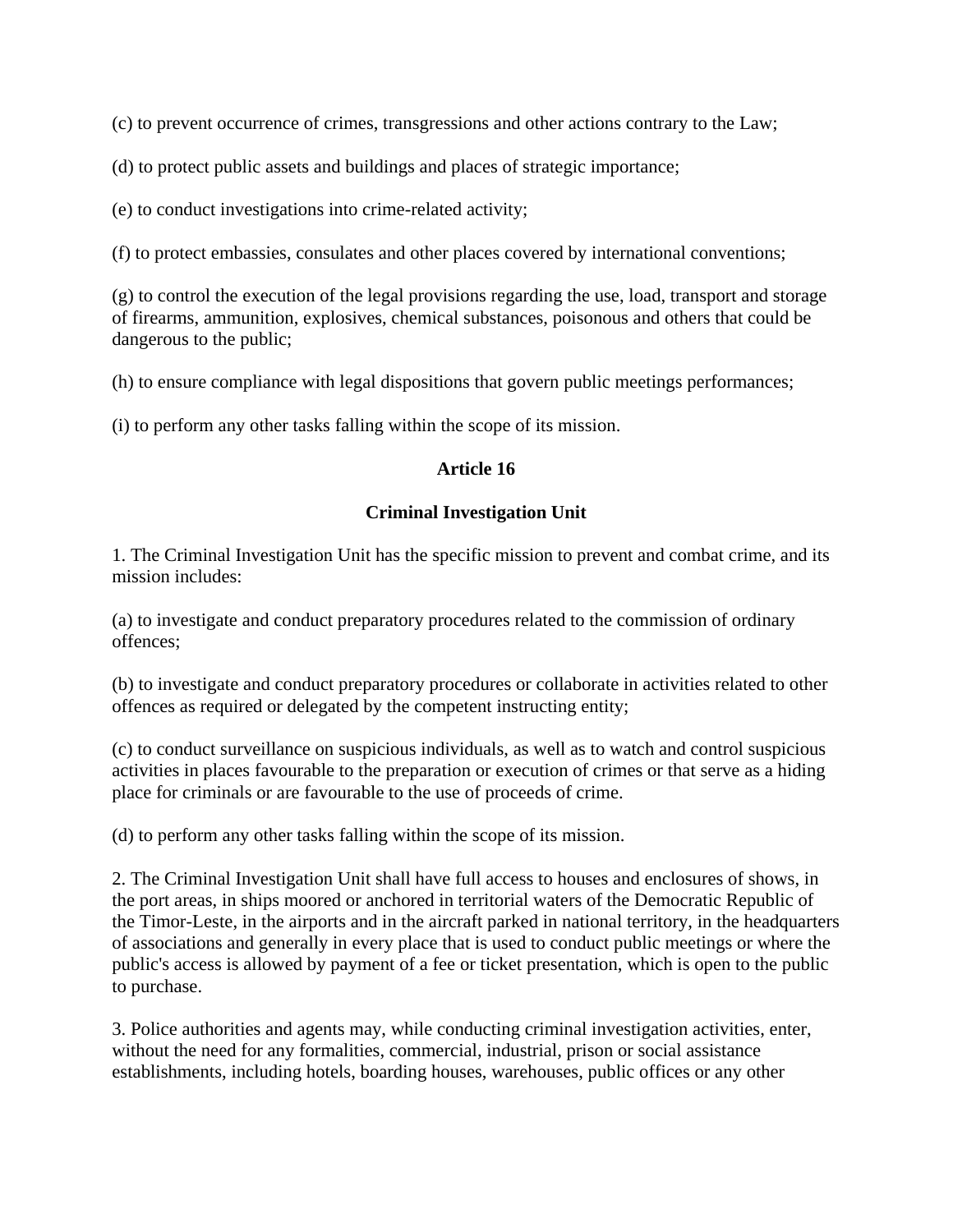facilities other than private dwelling houses, provided that they identify themselves before such entry.

4. The authorities and police agents, in a criminal investigation mission, shall act under the direction of the competent judiciary authority in accordance with the penal procedural norms.

5. The functional dependence referred to in the previous subarticle occurs without prejudice to the hierarchical organization of the PNTL.

# **Article 17**

## **Traffic and Road Safety Unit**

The Traffic and Road Safety Unit is part of the general contingent and they have as their specific mission:

(a) to guarantee the order and the public security in the roads, ports, airports and other enclosures and transport terminals;

(b) to guarantee the public security and to assure the policing of access roads, including bridges, airports and marine and river ports;

(c) to guarantee the protection of passengers and goods in vessels, in public transportation and transportation accessed by the public;

(d) to organize, control and enforce the laws and regulations relating to the movement of vehicles and people;

(e) to organize the flow of traffic and the prevention of road accidents and to penalize breaches of traffic laws and regulations;

(f) to conduct surveillance and the patrol of roads;

(g) to define the signalling and the demarcation of roads and pavements and to ensure the competent entity carries out this work;

(h) to develop road safety campaigns and educate the citizens about respect for traffic laws;

(i) to perform any other tasks falling within the scope of its mission.

# **Article 18**

## **Marine Unit**

The Marine Unit is part of the general contingent and they have as their specific mission: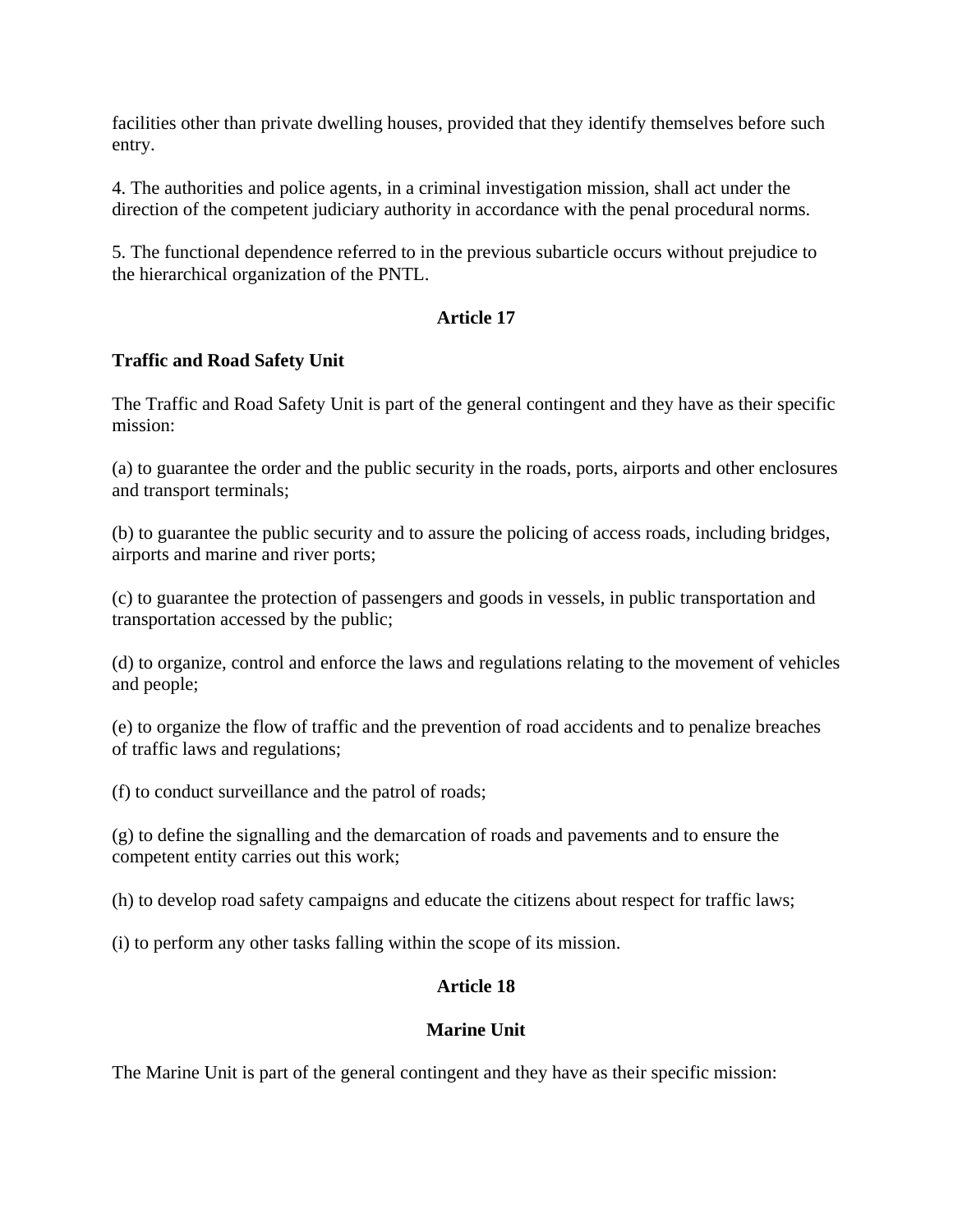(a) to conduct coast surveillance;

(b) to ensure, in conjunction with all other authorities, that fishing and other activities that are carried out along the coast and the exclusive economic zone comply with the law;

(c) to monitor, in conjunction with the other administrative authorities, compliance with the tax and customs laws applicable in the national maritime area;

(d) to collaborate with Falintil-FDTL and other administrative entities in all matters related to the control of the marine borders;

(e) to perform any other tasks falling within the scope of its mission.

## **Article 19**

# **Police Information Service**

The Police Information Service has the specific mission to design, develop and maintain the PNTL operational information system, and its mission includes:

(a) to define technical standards related to the search, collection and processing of information and data considered of relevance to the PNTL;

(b) to carry out the study, selection and filing of information of relevance to the police;

(c) to carry out research and prepare reports on the crime rate and criminality in conjunction with other police units;

(d) to participate in international cooperative efforts in security matters;

(e) to cooperate with other security forces and information services in matters falling within the scope of its mission;

(f) to perform any other tasks falling within the scope of its mission.

# **Article 20**

## **Migration Service**

The PNTL Migration Police Service has the specific mission to control the entry and exit of people across land borders and airports and its tasks include:

(a) to control the entry, stay and exit of foreign citizens in the national territory;

(b) to grant visas in accordance with the law;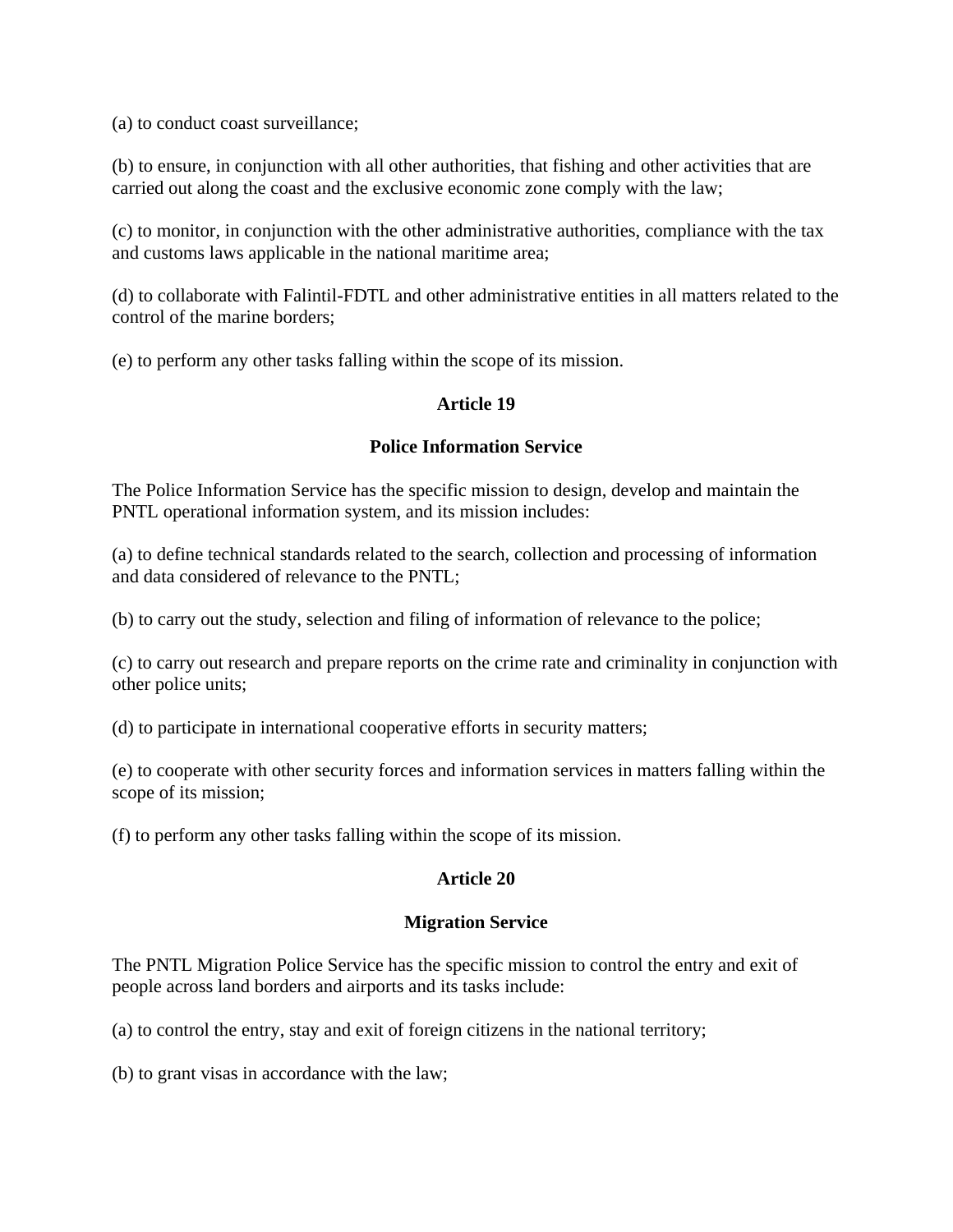(c) to conduct processes of family reunification;

(d) to conduct processes of expulsion of foreign citizens;

(e) to perform any other tasks falling within the scope of its mission.

#### **Article 21**

#### **VIP Security Unit**

1. The VIP Security Unit constitutes a unit specially designed to provide personal security to such entities as determined by the PNTL within the scope of its responsibilities.

2. The VIP Security Police Unit has the same organizational structure as the other special police units.

#### **Article 22**

#### **Rapid Intervention Unit (RIU)**

The Rapid Intervention Unit constitutes a PNTL Reserve Force specially designed to carry out the following missions:

(a) prevention of organized or widespread violence;

(b) maintenance and restoration of public order;

(c) collaboration with other police forces in the maintenance of order, in action against violent crime, in the protection of important facilities and in the provision of security to entities in highranking positions;

(d) collaboration with the district commands in patrolling under specific orders issued by the Commander of Operations;

(e) any other tasks falling within the scope of its mission.

## **Article 23**

#### **Border Patrol Unit (BPU)**

The Border Patrol Unit (BPU) constitutes a PNTL Reserve Force specially designed to carry out the following missions:

(a) patrolling and surveillance along the borders;

(b) controlling the entry and exit of people along the land borders;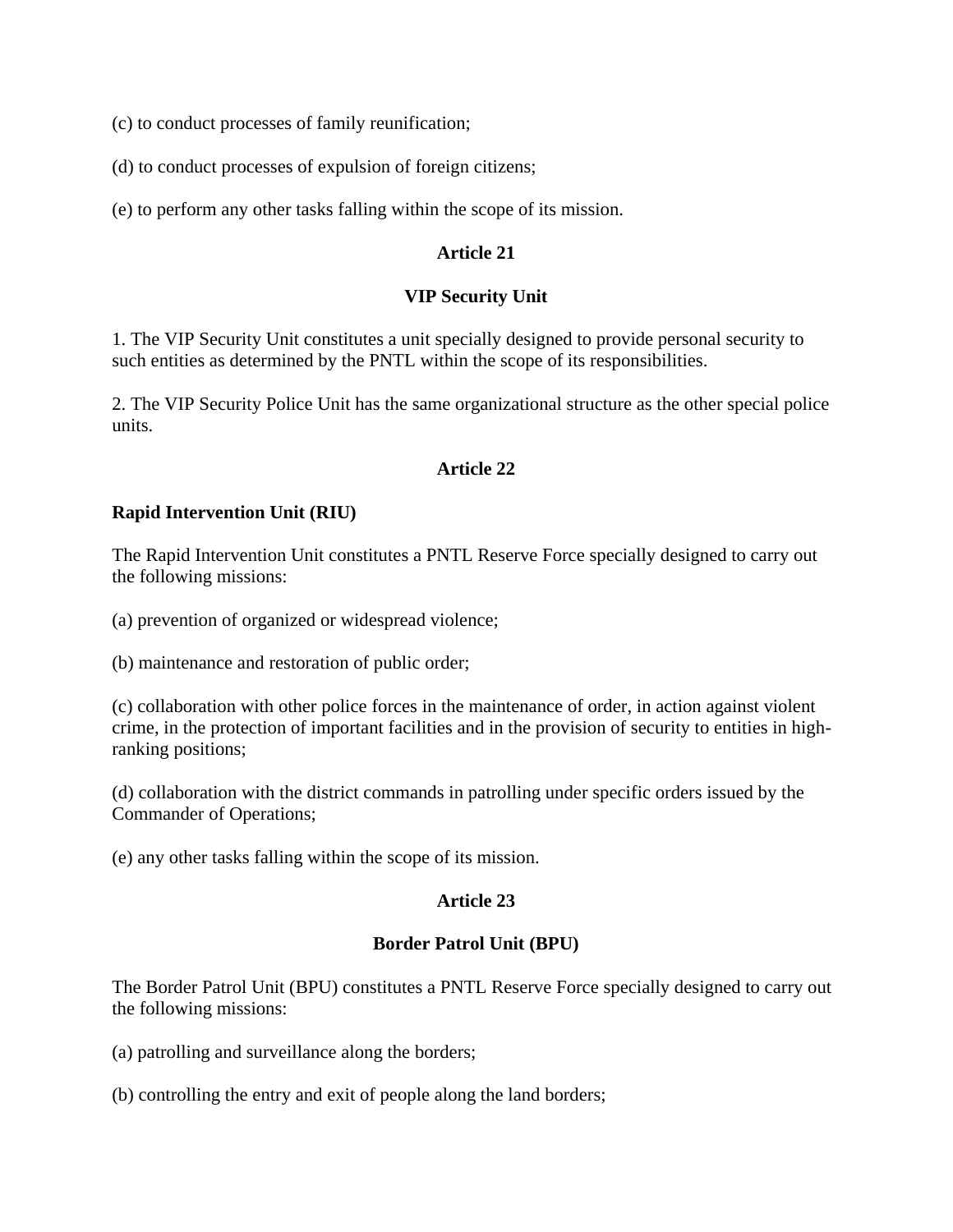(c) ensuring, in conjunction with the other administrative authorities, compliance with tax and customs laws;

(d) collaborating, when necessary, with F-FDTL and other administrative entities in all matters relating to the control of land borders;

(e) performing any other tasks falling within the scope of its mission.

## **Article 24**

## **Police Reserve Unit (PRU)**

1. The Police Reserve Unit constitutes a police unit specially designed and expected to intervene, in non-urban areas, in situations of declared violence, where the resolution of such violence demands more than the normal capabilities of police action.

2. The mission of the Police Reserve Unit is to:

(a) re-establish stability and order in rural areas;

(b) combat organized and violent crime;

(c) combat terrorism;

(d) collaborate with other police forces in patrolling under specific orders issued by the

National Commander of Operations;

(e) collaborate with the other defence and security forces as required by the law;

(f) perform any other tasks falling within the scope of its mission.

# **Article 25**

Organization of the Special Units 1. The reserve units shall have their headquarters in Dili and shall have the following organization:

- (a) command;
- (b) operational groups;
- (c) support services.

2. By instruction issued by the PNTL General Commander, under proposal of the National Commander of Operations, operational forces can be deployed in the districts; and in this case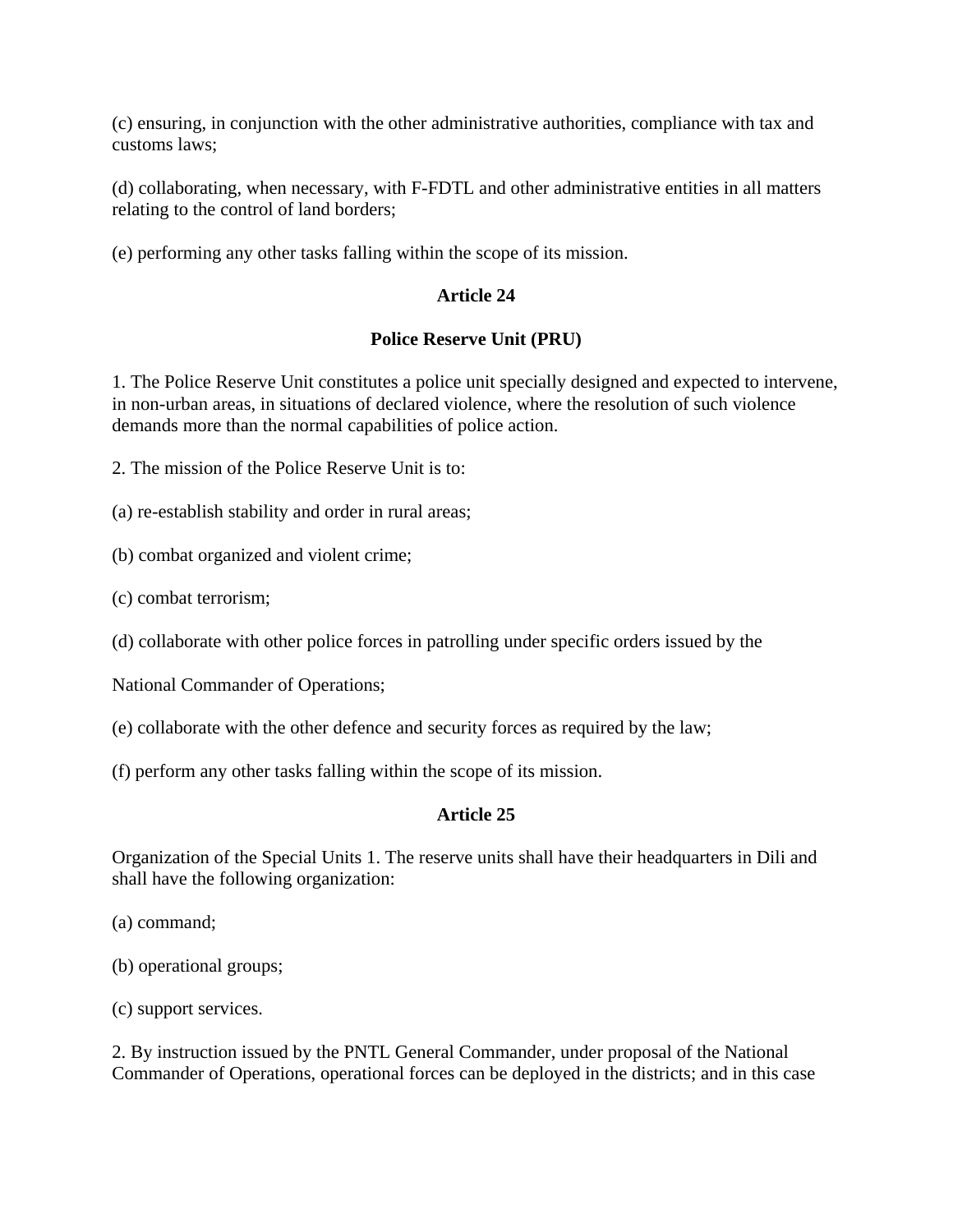such forces shall be operationally, logistically and administratively under the district commands, which shall liaise with the National Command of Operations.

# **Article 26**

## **National Directorate of Administration**

1. The National Directorate of Administration is the structure of the General Command with competence for performing activities in the administrative, financial, property and human resources management of the PNTL.

2. The National Directorate of Administration is comprised of the following departments:

- (a) administration and planning;
- (b) finance and budget;
- (c) logistics;
- (d) human resources.

3. The departments are divided into different sections and these in turn into subsections, in such a way as to have greater effectiveness of services.

4. The logistics department shall have the following sections:

- (a) general procurement;
- (b) maintenance of infrastructure, vehicles and equipment;
- (c) weapons and ammunition;
- (d) communications;
- (e) uniforms.

5. The detailed description of the functions of each Department, Section and Subsection can be found in the rules of procedure of the National Directorate of Administration that shall be submitted for the approval of the Minister of the Interior, by the General Commander of the PNTL, under proposal of the Deputy General Commander in charge of the area.

## **Section II Superior Police Council**

**Article 27** 

## **Competence**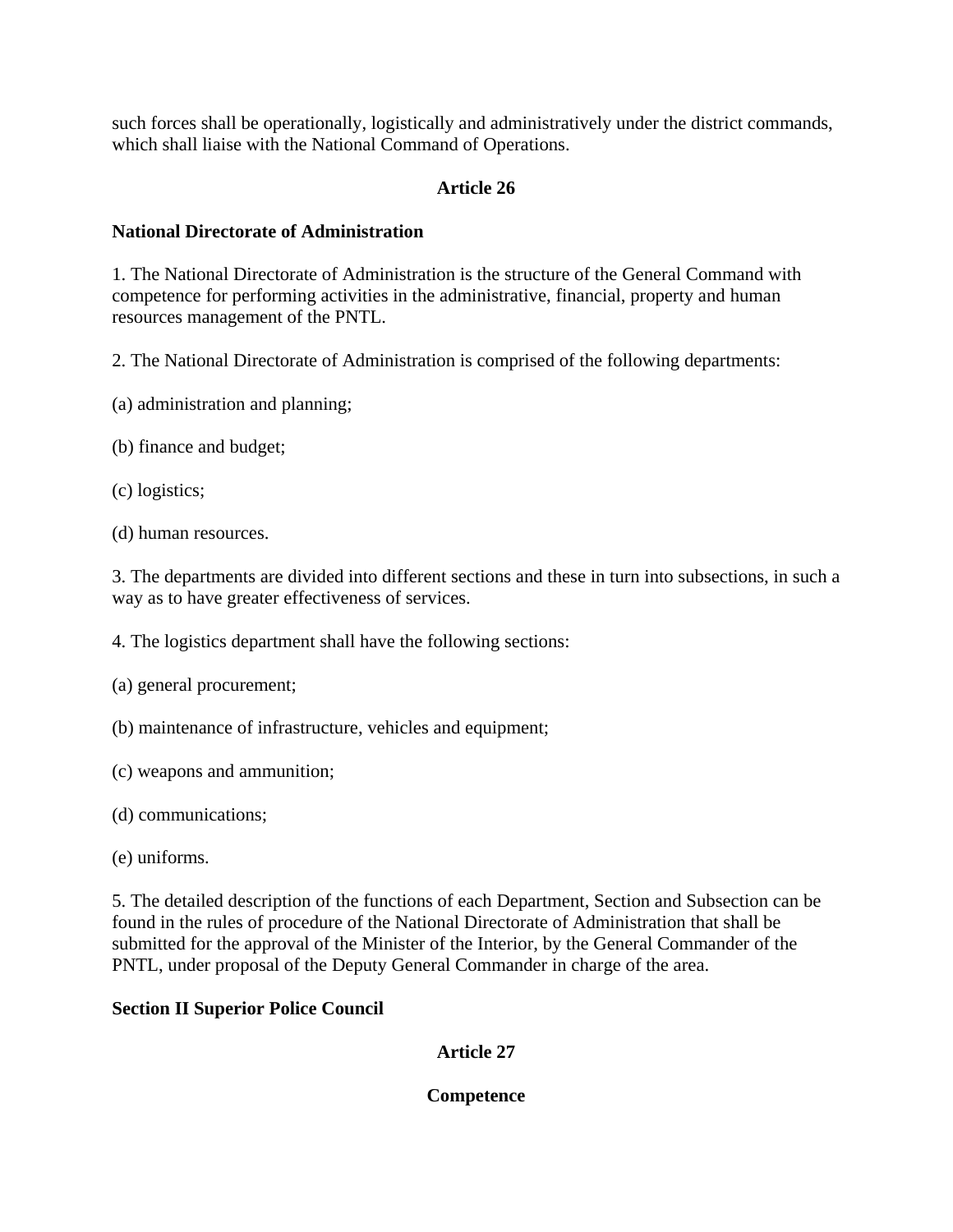1. The Superior Police Council shall be responsible for issuing opinions on:

(a) the appointment of the General Commander of the PNTL;

(b) the conditions for police activity with regard to the provision of services to the population;

(c) working conditions and staff-related matters, particularly with regard to the definition of the police professional status and the remuneration system;

d) training plans, needs and objectives of the courses to be developed by the Police

Academy;

e) the legal provisions or regulations that concern PNTL, whenever it is pertinent;

f) the penalties of suspension, compulsory retirement and dismissal;

g) the promotion by choice and promotion by merit;

h) the awarding of decorations;

i) any other matters of importance within the disciplinary scope of, or relating to, the

PNTL, as requested by the Minister of the Interior.

2. Without prejudice to the next article, it is the responsibility of the Superior Police

Council to draft rules of procedure to be approved by the Minister of the Interior.

## **Article 28**

#### **Composition and Operation**

1. The Superior Police Council is composed of:

(a) the General Commander of the PNTL, as chairperson;

(b) the Deputy General Commanders;

(c) two senior officers appointed by the Minister of the Interior;

(d) the National Commanders of the Special Units;

(e) the Director of the Police Academy;

(f) the Director of the Police Information Service;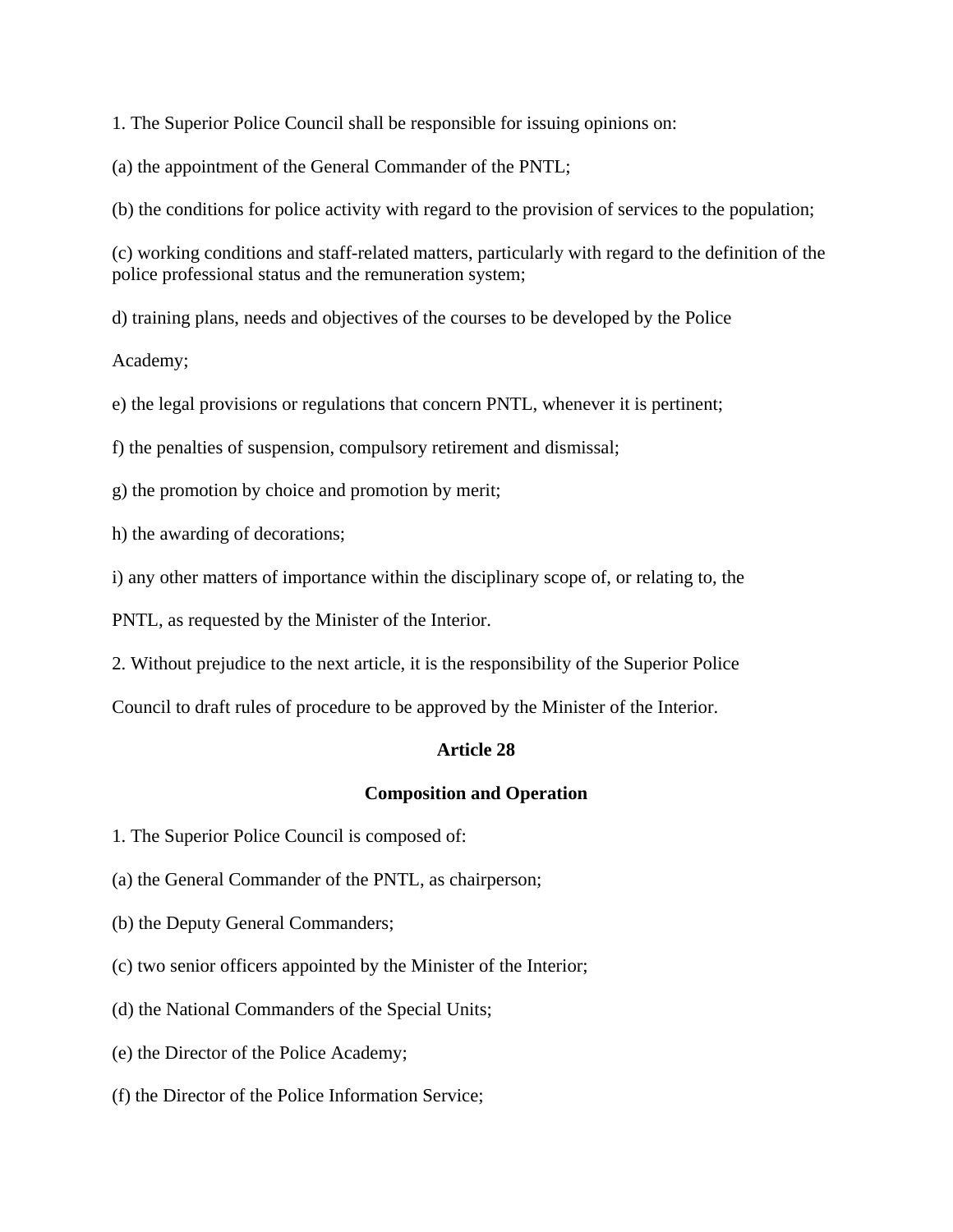(g) the District Commanders.

2. The Superior Police Council shall meet ordinarily every six months and extraordinarily as convened by the PNTL General Commander or at the request of one third of its members to discuss disciplinary matters or subjects regarding the professional status of the PNTL members.

3. The sessions of the Superior Police Council shall be recorded in summarized minutes containing the issues submitted for consideration and the decisions taken by the council, with recording of the attendees who deliberated and the vote results, when the decision has not been taken unanimously

## **Section III Article 29**

# **Territorial PNTL Structure**

1. The territorial deployment of the PNTL units shall be in accordance with the administrative division of the territory, with a District Command in each District and local commands (police stations and sub-stations) at the level of lower administrative units.

2. Territorial coordination centres of the PNTL can be created through Rules of Procedure that shall define, depending on local characteristics, the scope of competence and the respective organizational model.

## **Article 30**

# **District Commands**

1. The District Commands are the territorial units of the PNTL located in the district capitals.

2. The District Command comprises the Commander and the Deputy Commander.

3. The Commander is replaced by the Deputy during his absence or inability to act, and in case of the absence or inability to act of the Deputy, the next highest-ranking and longest- serving PNTL officer shall replace the District Commander.

## **Article 31**

## **Structures of the District Commands**

1. The District Commands comprise the operational and security areas and also the administration and finance areas.

2. The District Commander is responsible for Operations and Security and the Deputy is responsible for Administration and Finance.

# **Article 32**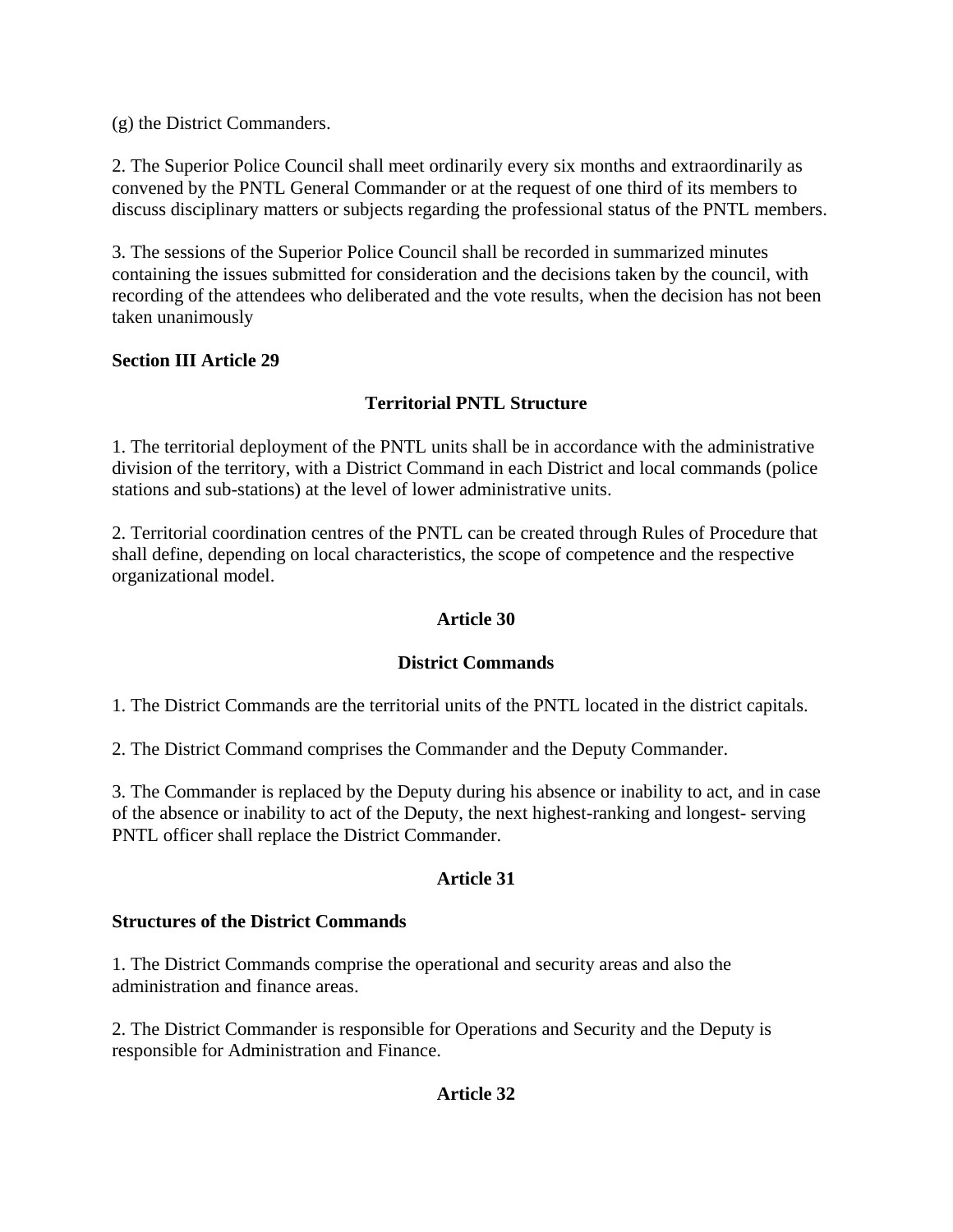# **District Commander**

The District Commander has the following competencies:

- (a) to represent the PNTL at district level;
- (b) to command all the PNTL forces in his or her respective jurisdiction;
- (c) to appoint the Commanders of the subunits;
- (d) to exercise disciplinary powers;

(e) to ensure the execution of the administration activity, logistics, budget administration and of human resources in his or her area of responsibility in accordance with the directives, orders or instructions of the PNTL General Command;

(f) to supervise the activities of the command and ensure the supervision of the operational activities in the subunits within his or her area of responsibility;

(g) to ensure the enforcement of the Highway Code and all the other regulatory provisions relating to road safety in public roads;

(h) to collaborate, within the scope of the PNTL responsibilities, with the administrative, military and security authorities;

(i) to exercise such competencies as delegated or sub-delegated by the PNTL General

Commander;

(j) to perform any other tasks falling within the scope of its mission.

# **Chapter III FINAL PROVISIONS**

# **Article 33**

# **Requisition of forces and services**

1. Judicial and administrative authorities that require the performance of the PNTL shall file their requests or requisitions to the police authority in the area;

2. The requisitions shall be in writing and communicated by letter, containing the nature of the service to be carried out and the reason for such request or the order supporting such request. In serious or urgent cases, the request can be transmitted by any other appropriate means of telecommunication, or even verbally. In this last case, the order shall be confirmed in writing.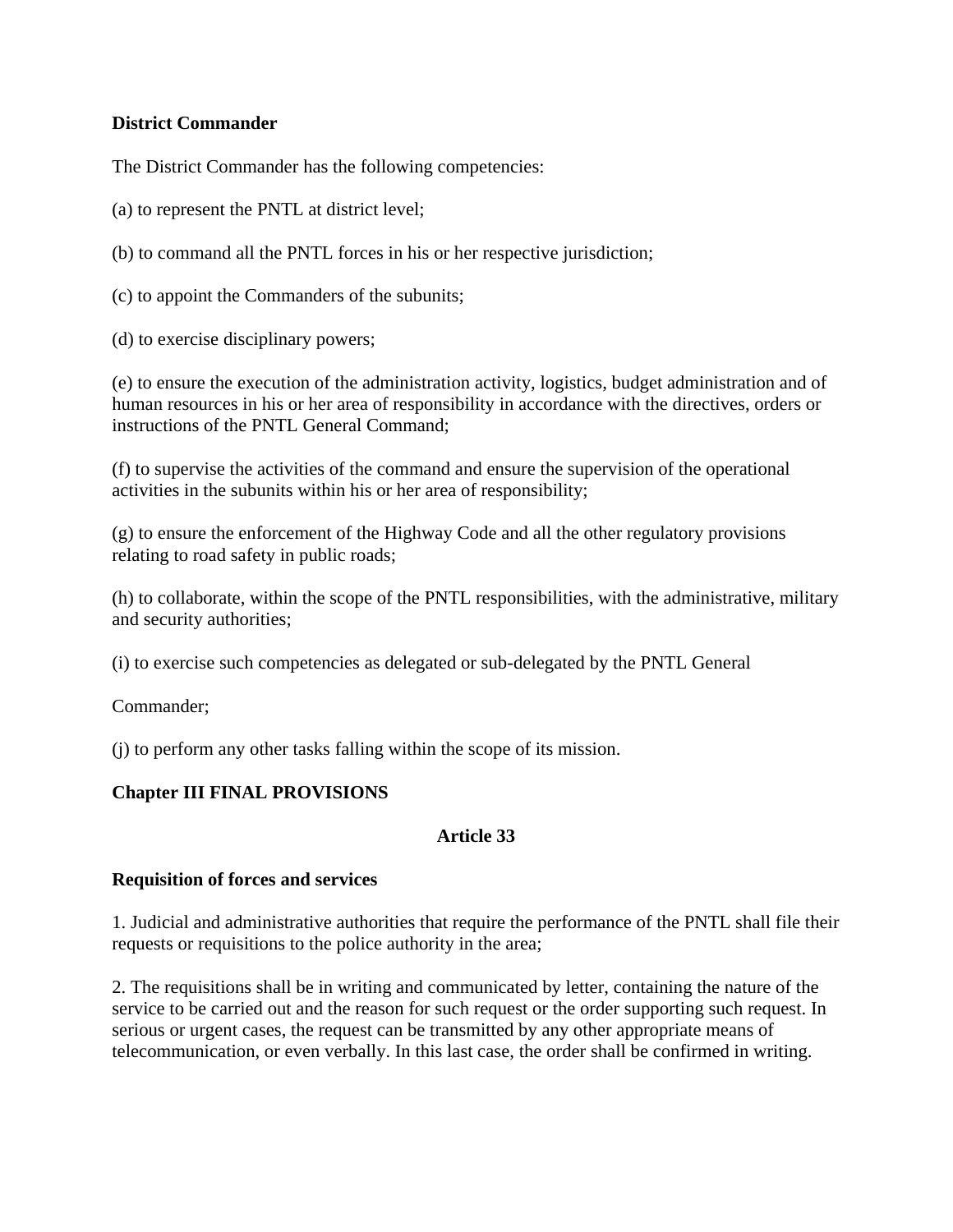3. Those authorities that request a police service are responsible for the legitimacy of the requested service, but the adoption of the measures and the use of the means to carry out such service shall be determined by the PNTL;

4. The commander invested with police authority in the area shall only decline, by giving written substantiation, those requests or requisitions falling outside PNTL responsibilities or that do not emanate from entities with legal competence to make such requests or requisitions.

5. The decisions taken by the directors of departments, chiefs of units and centres shall be communicated immediately to the superior level.

# **Article 34**

# **PNTL ID card**

1. The PNTL senior officers, officers and agents shall use a card of identification with a specific format.

2. The PNTL identification card shall display the professional status of the holder.

3. The format of the identification card shall be approved by order of the Minister of the

Interior.

4. The PNTL identification card is not a substitute for the national citizen's identity card.

# **Article 35**

# **Careers and Discipline Regulation**

1. The careers, system of ranks, as well as the disciplinary regulation of the personnel of the PNTL assigned in police functions, shall be contained in specific orders to be approved by the government, within six months;

2. Until the PNTL Disciplinary Regulation is approved, the pertinent disciplinary rules shall, on a subsidiary basis, be those applied to public administration's employees.

# **Article 36**

# **Revocation clause**

The previous law is revoked in everything that is inconsistent with the spirit and letter of the present law.

# **Article 37**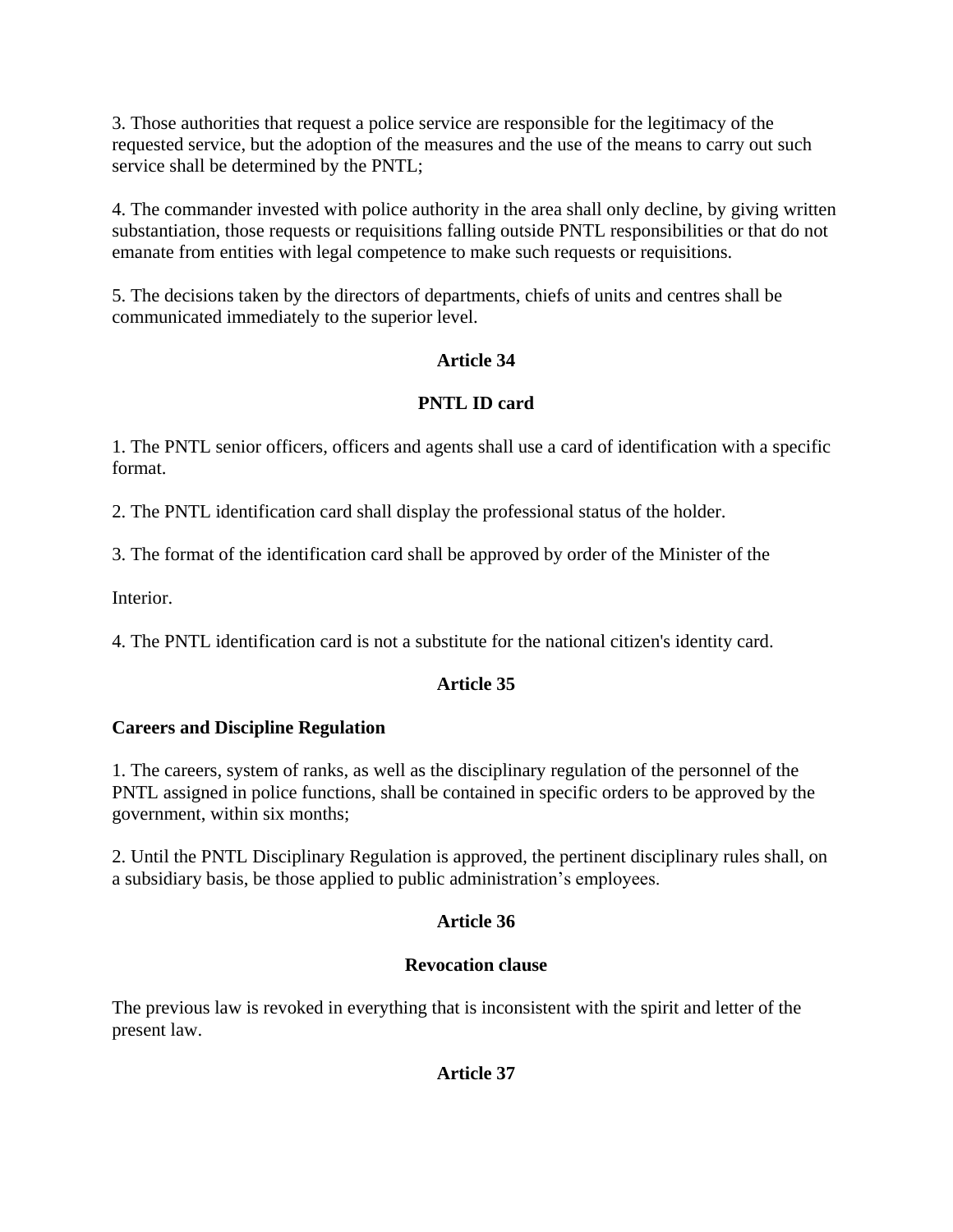# **Entry into force**

The PNTL Organic Law shall come into effect the day following its publication in the

Official Gazette.

Approved by the Council of Ministers, on April 30, 2004

The Prime Minister

[Signed]

(Mari Bim Amude Alkatiri)

The Acting Minister of the Interior

[Signed]

(Ana Pessoa Pinto)

Promulgated on May 06, 2004

To be published.

The President of the Republic

[Signed]

(Kay Rala Xanana Gusmão)

| PNTL                                            | <b>PROCEDURE</b> | <b>RULES OF ORGANISATION AND</b>                |                   |  |  |
|-------------------------------------------------|------------------|-------------------------------------------------|-------------------|--|--|
| <b>SUBJECT:</b>                                 |                  | $\mathcal{L}$ Concept, competence and structure |                   |  |  |
| DATE SCOPE OF APPLICATION ENTRY INTO FORCE CODE |                  |                                                 |                   |  |  |
|                                                 | <b>GENERAL</b>   | <b>IMMEDIATE</b>                                | $ 20.01 - 01/04 $ |  |  |

# **1. INTRODUCTION**

The Organic Law of the National Police of Timor-Leste ( **OL/PNTL** ) provides in its Article 7 that the dissemination of rules relating to the internal organisation and operation of this Security Force shall be effected through a specific instrument–The Rules of Organisation and Procedure ( **ROP** )

With this ROP, the first of a series of rules aimed at structuring the system, item 7 of the said article is thus enforced.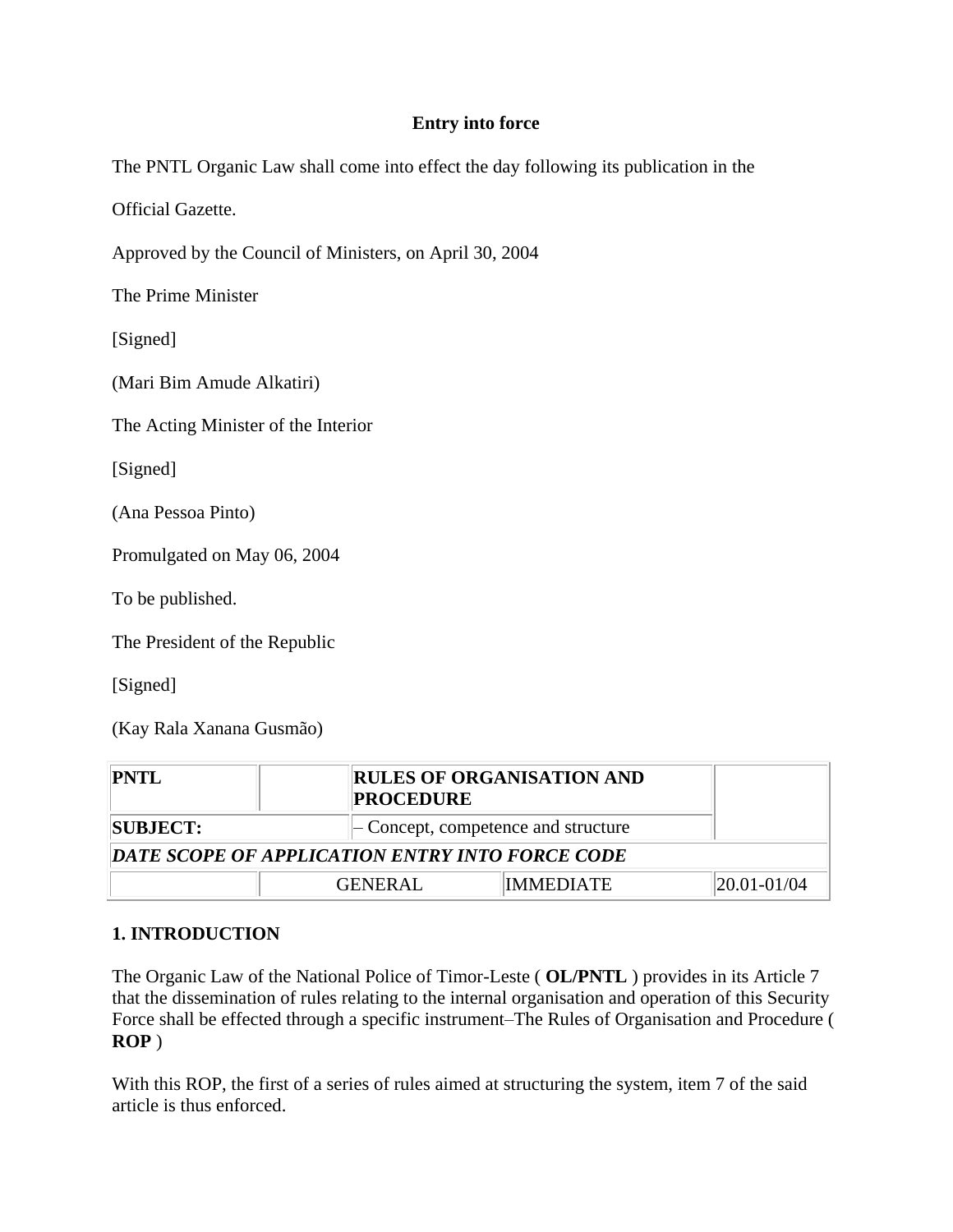The intended objectives are as follows:

Streamline the drafting and transmission of orders;

Standardise procedures;

Reduce probabilities of error, by act or omission;

 Facilitate the carrying out of the tasks that, given their nature, are not subject to substantive changes over the time;

Clarify the relationship between supervisory or managerial and executive organs.

# **2. DRAFTING DISCIPLINE**

## **2.1. Concept of ROP**

**ROPs** are the exclusive means of transmitting directives, regulatory norms or procedures the observance of which is real or likely to be permanent in nature.

## **2.2 Competency**

**2.2.1. -** Drafting ROPs is the competency of the National Director, Deputy National Directors for matters relating to the Area they are in charge of, and Directors of District Departments within their respective jurisdiction.

**2.2.2. -** Prior to their submission to the Office for Technical Assistance, International

Relations and Cooperation (GATRIC), all draft ROPs shall, under the terms of item 2.5.2, be submitted to the National Director for consideration.

**2.2.3. -** ROPs drafted by Directors of District Departments shall also require the consideration of the respective Deputy National Director.

## **2.3. Format**

ROPs shall consist of the following format:

mp.743

| PNTL            | <b>RULES OF ORGANISATION AND</b><br><b>PROCEDURE</b> |  |
|-----------------|------------------------------------------------------|--|
| <b>SUBJECT:</b> | $\vert$ – Concept, competence and structure          |  |
|                 | DATE SCOPE OF APPLICATION ENTRY INTO FORCE CODE      |  |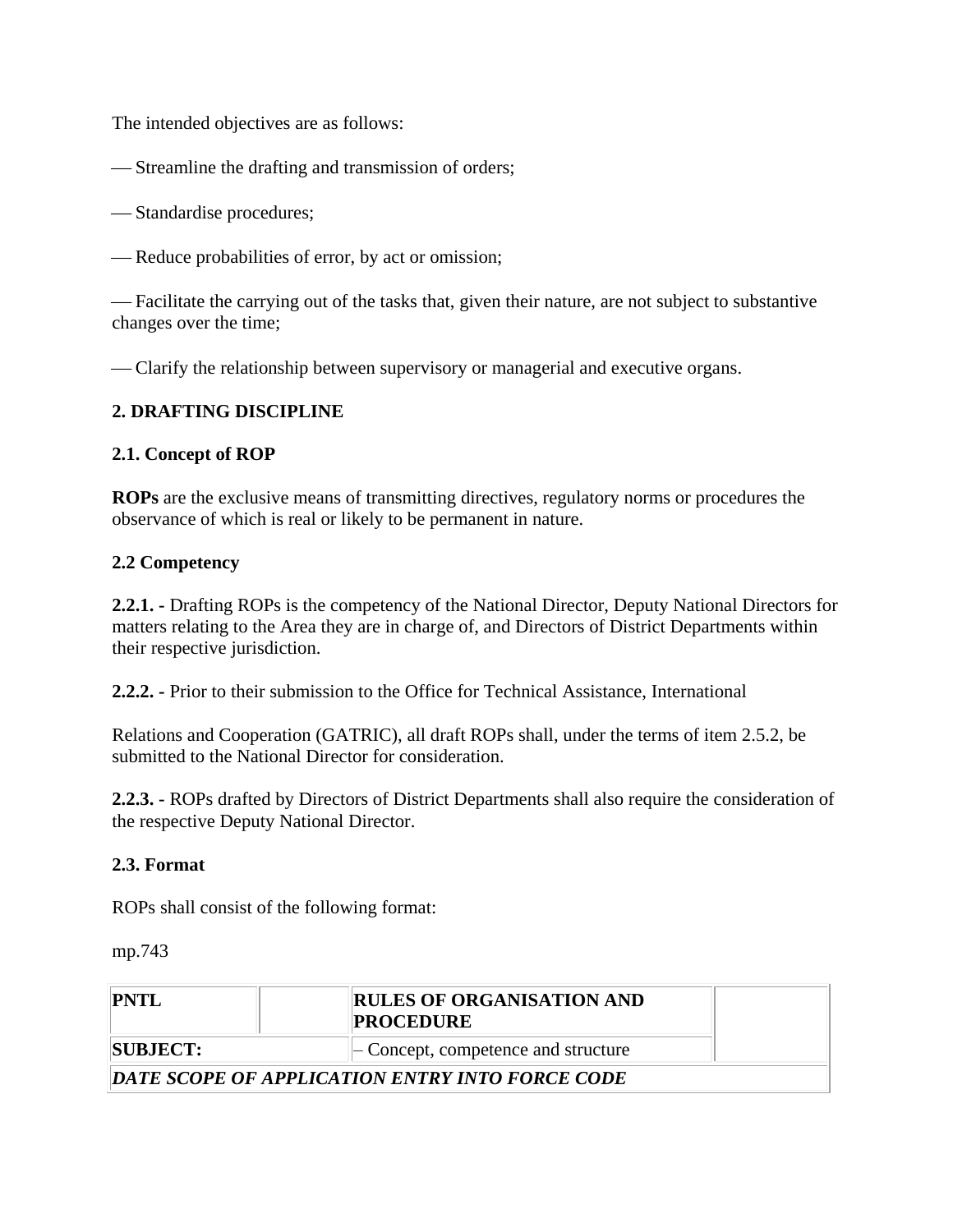|  | GENERAL | <b>IMMEDIATE</b> | 01/04<br>20.01<br>$-1$ |
|--|---------|------------------|------------------------|
|--|---------|------------------|------------------------|

#### **2.4. Structure**

ROPs shall have the following structure:

## **2.4.1. Matter**

It corresponds to a specific blank space in the form ... where the matter that is the subject of regulation shall be indicated.

## **2.4.2. Code**

It corresponds to compilation and consultation requirements, and ROPs fall into the following functional areas:

From **01.00 to 01.99 – General** 

**02.00 to 02.99 – 03.00 to 03.99 – Public Security 04.00 to 04.99 – 05.00 to 05.99 – Migration 06.00 to 06.99 – 07.00 to 07.99 – Special Units 08.00 to 08.99 – 09.00 to 09.99 – 10.00 to 10.99 –Criminal Investigation 11.00 to 11.99 – 12.00 to 12.99 – Forensic Investigation 13.00 to 13.99 – 14.00 to 14.99 – General Administration 15.00 to 15.99 –**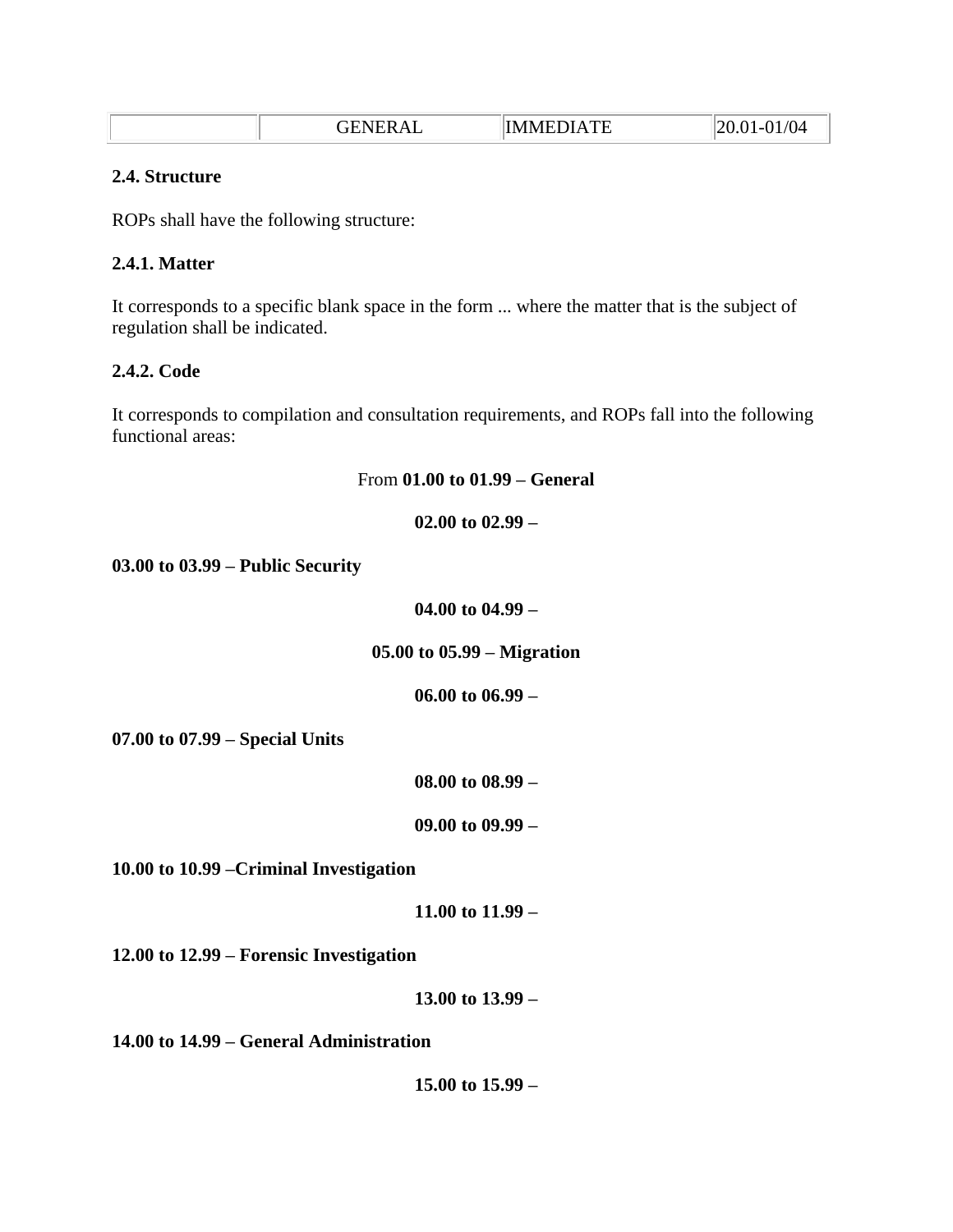## **16.00 to 16.99 – Training**

## **17.00 to 17.99 –**

## **18.00 to 18.99 – Staff Management**

## **19.00 to 19.99 –**

#### **20.00 to 20.99 – Miscellaneous**

As an example, it can be mentioned that item "Staff Management" includes ROPs on staffrelated issues, namely: leave planning procedures, placement procedures, discipline, etc. Item "General" includes all structuring rules relating to the organisation of each of the intervention areas. The remaining items deal with the procedural discipline that shall be exercised while conducting the activities of each of the areas.

This coding is completed by other digits that have the following meaning:  $\overline{XX} \cdot \overline{XX} - \overline{XX} / \overline{XX}$ 

Matter ROP No. Page No. Total of Pages mp.743

| <b>PNTL</b>                                     | <b>PROCEDURE</b>                                | <b>RULES OF ORGANISATION AND</b> |                   |  |  |
|-------------------------------------------------|-------------------------------------------------|----------------------------------|-------------------|--|--|
| <b>SUBJECT:</b>                                 | $\mathcal{L}$ Concept, competence and structure |                                  |                   |  |  |
| DATE SCOPE OF APPLICATION ENTRY INTO FORCE CODE |                                                 |                                  |                   |  |  |
|                                                 | <b>GENERAL</b>                                  | IMMEDIATE                        | $ 20.01 - 01/04 $ |  |  |

See example below:

20.01– 01/04, means:

20 – Miscellaneous of general application

```
01 – ROP No. 1 of this area.
```
91 – Page No. 1 of the ROP under consideration 1 – Total of pages comprising the ROP

## **2.4.3. Scope of Application**

This can be:

 GENERAL , when applicable to all of the Areas of the PNTL, being the exclusive competence of the National Director;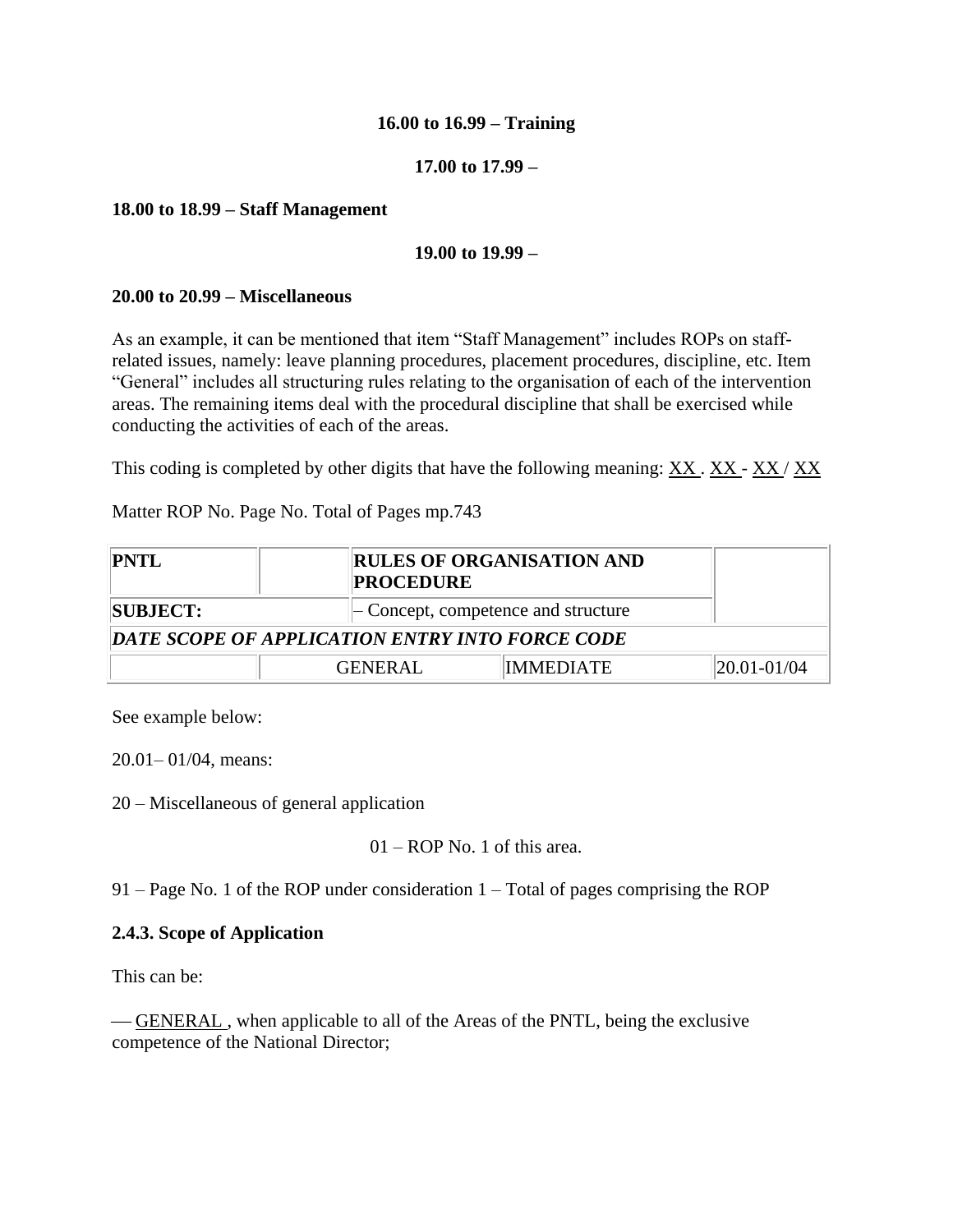— RESTRICTED, when its application is confined to one Area or District Directorate. In these situations, the delimitation of the scope of application shall be expressly indicated in the respective box of the form. For example: "Criminal Investigation", "Ainaro District Department"

# **2.4.4. Date**

The blank space "Date" refers to the date of approval, to be affixed only after the respective decision of the Minister of the Interior has been made.

## **2.4.5. Entry into force**

The respective blank space in the form shall refer to the date on which the respective rules shall enter into force.

## **2.4.6. Introduction**

The text of ROPs shall be preceded by an introduction specifying, on a substantiated basis, the raison d'être and the intended objectives thereof.

## **2.5. Procedures and control**

**2.5.1.** The objective of every ROP is to regulate only one service matter.

mp.743

| PNTL                                            |                | <b>RULES OF ORGANISATION AND</b><br><b>PROCEDURE</b> |             |  |  |
|-------------------------------------------------|----------------|------------------------------------------------------|-------------|--|--|
| <b>SUBJECT:</b>                                 |                | $\vert$ - Concept, competence and structure          |             |  |  |
| DATE SCOPE OF APPLICATION ENTRY INTO FORCE CODE |                |                                                      |             |  |  |
|                                                 | <b>GENERAL</b> | IMMEDIATE                                            | 20.01-01/04 |  |  |

**2.5.2.** Every draft ROP shall, regardless of the department of origin, be submitted to the GATRIC

for consideration—articles 7 and 8 of the Organic Law of the Ministry of the Interior—which shall focus on the following aspects:

 Compliance or non-compliance with the relevant legal regime and the rules of the present ROP;

 Existence or non-existence of previous regulations, in whole or in part, on the matter dealt with in the draft;